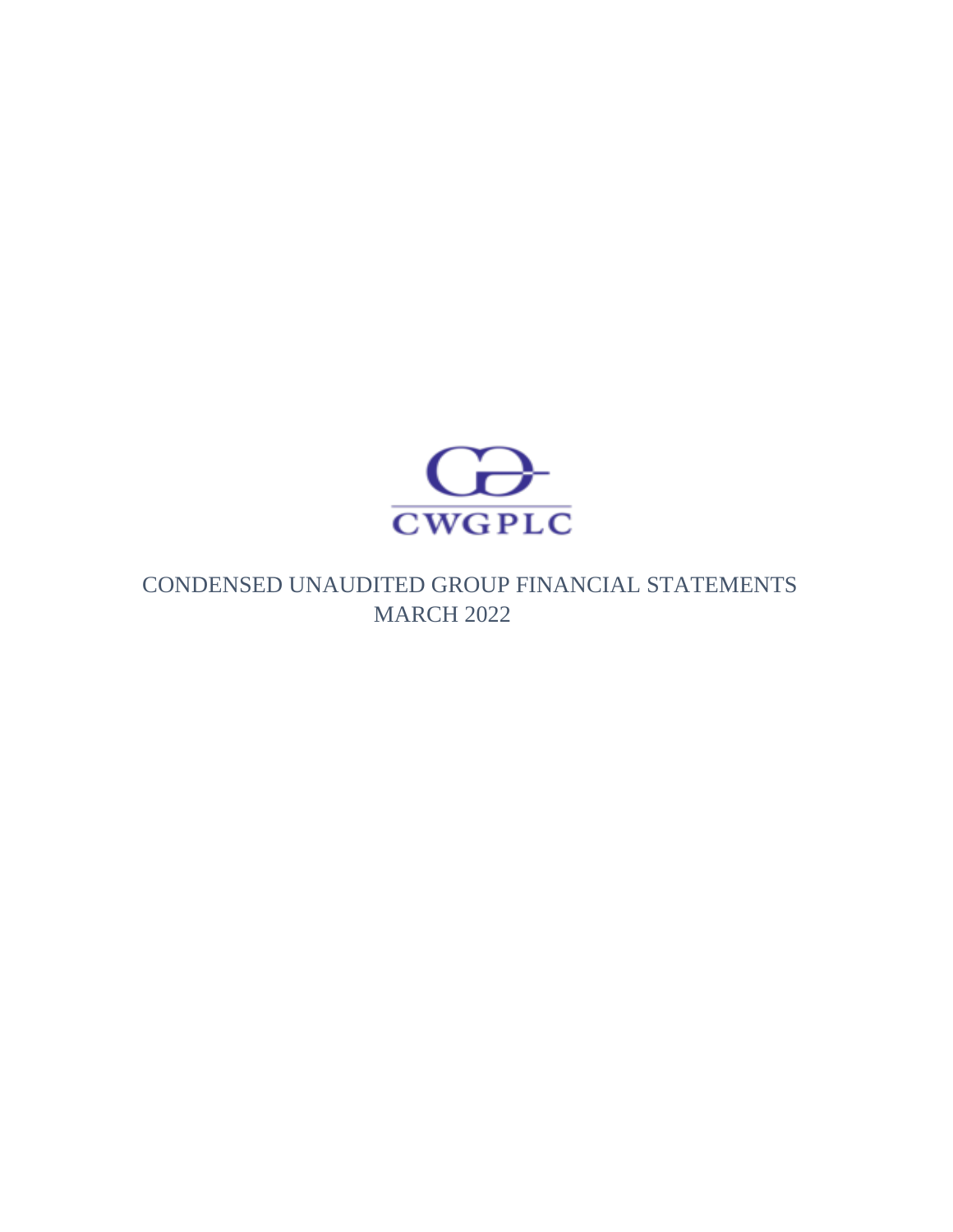# **Condensed Statement of Profit or Loss For the period ended 31 March 2022**

|                                           |              | Group                      |                            | <b>Company</b>             |                            |  |
|-------------------------------------------|--------------|----------------------------|----------------------------|----------------------------|----------------------------|--|
|                                           | <b>NOTES</b> | <b>March 2022</b><br>N'000 | <b>March 2021</b><br>N'000 | <b>March 2022</b><br>N'000 | <b>March 2021</b><br>N'000 |  |
| <b>Revenue</b><br><b>Cost of Sales</b>    | 6i<br>6ii    | 2,946,456<br>(2,158,845)   | 2,707,336<br>(2,077,614)   | 2,233,941<br>(1,642,228)   | 1,765,151<br>(1,297,529)   |  |
| <b>Gross Profit</b>                       |              | 787,611                    | 629,722                    | 591,713                    | 467,622                    |  |
| Other Income<br><b>Operating Expenses</b> |              | 3,384<br>(564,316)         | 4,881<br>(449, 506)        | 3,051<br>(440,016)         | 1,420<br>(354, 180)        |  |
| <b>EBITDA</b>                             |              | 226,679                    | 185,097                    | 154,748                    | 114,862                    |  |
| Depreciation and Amortisation             |              | (68,218)                   | (68,911)                   | (61, 955)                  | (67, 453)                  |  |
| <b>EBIT</b>                               |              | 158,460                    | 116,186                    | 92,794                     | 47,408                     |  |
| Interest & Finance Charges                |              | (10, 403)                  | (15, 422)                  | (8,032)                    | (12,275)                   |  |
| Profit / (Loss) before Tax                |              | 148,057                    | 100,764                    | 84,762                     | 35,134                     |  |
| Income tax expense                        |              | (14, 732)                  |                            | (11,170)                   |                            |  |
| <b>Profit for the Period</b>              |              | 133,325                    | 100,764                    | 73,592                     | 35,134                     |  |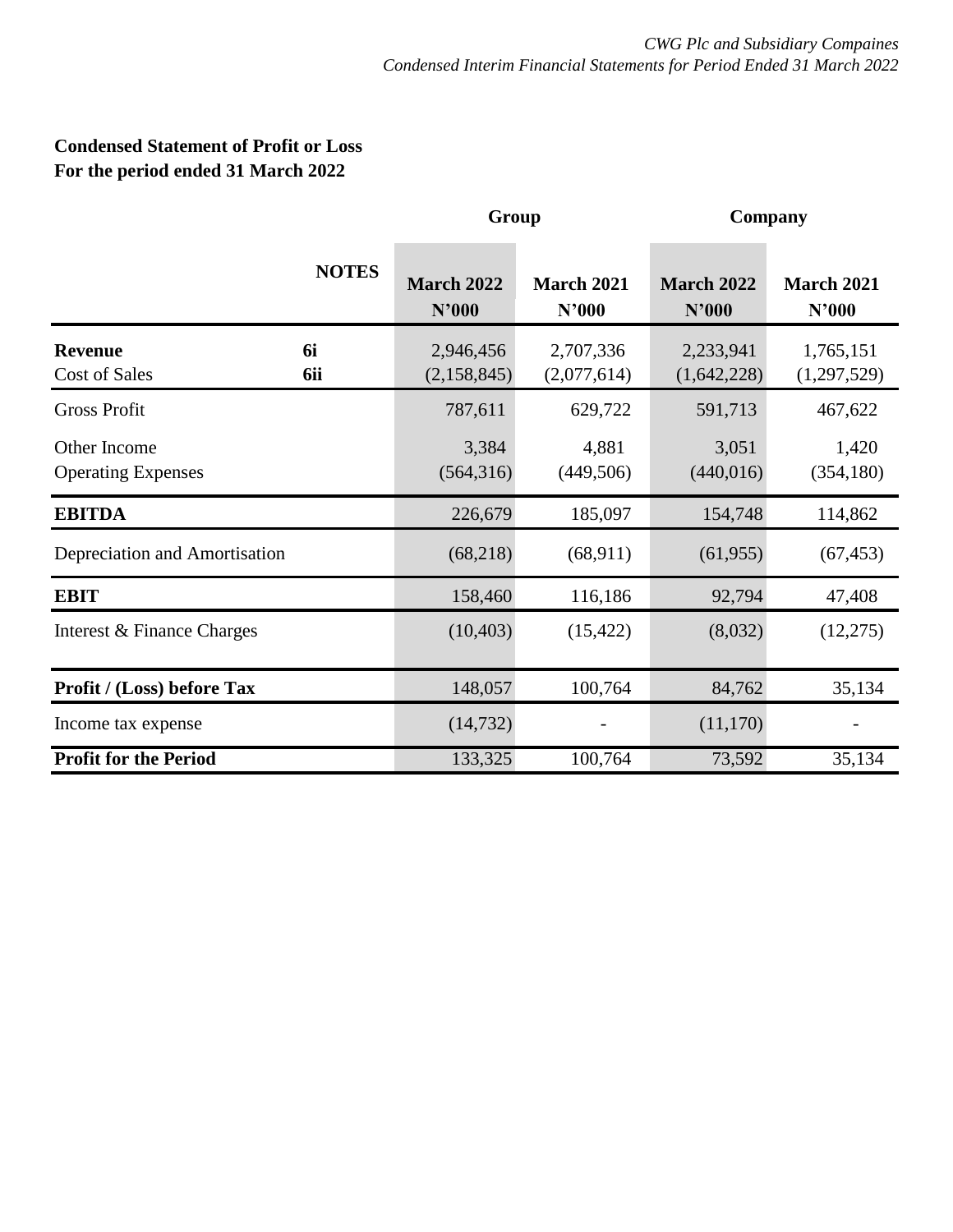# **Condensed Statement of Financial Position As at 31 March 2022**

|                                             |                 |                   | Group         | Company                                                                                                                                                                                                                                                                                                               |               |  |
|---------------------------------------------|-----------------|-------------------|---------------|-----------------------------------------------------------------------------------------------------------------------------------------------------------------------------------------------------------------------------------------------------------------------------------------------------------------------|---------------|--|
|                                             | <b>NOTES</b>    | <b>March 2022</b> | December 2021 | <b>March 2022</b>                                                                                                                                                                                                                                                                                                     | December 2021 |  |
| <b>ASSETS</b>                               |                 | N'000             | N'000         | N'000                                                                                                                                                                                                                                                                                                                 | N'000         |  |
| <b>Non-Current Asset</b>                    |                 |                   |               | 439,053<br>56,398<br>63,605<br>273,284<br>218,558<br>1,050,898<br>574,110<br>6,484,637<br>989,699<br>590,169<br>8,638,615<br>9,689,513<br>1,262,413<br>1,262,413<br>(252, 422)<br>10,972<br>1,020,964<br>20,110<br>20,110<br>7,250,738<br>6,147,775<br>16,142<br>25,083<br>710,317<br>186,869<br>484,373<br>8,648,439 |               |  |
| Property, Plant & Equipment                 | 7               | 453,773           | 451,899       |                                                                                                                                                                                                                                                                                                                       | 445,661       |  |
| Right of use asset                          | 8               | 71,326            | 89,253        |                                                                                                                                                                                                                                                                                                                       | 68,992        |  |
| <b>Intangible Asset</b>                     | 9               | 63,605            | 82,635        |                                                                                                                                                                                                                                                                                                                       | 82,635        |  |
| Investment in subsidiaries                  |                 |                   |               |                                                                                                                                                                                                                                                                                                                       | 273,284       |  |
| Financial asset measured at FVOCI           |                 | 218,558           | 18,364        |                                                                                                                                                                                                                                                                                                                       | 18,364        |  |
| Deferred tax assets                         |                 | 4,234             | 4,234         |                                                                                                                                                                                                                                                                                                                       |               |  |
|                                             |                 | 811,495           | 646,385       |                                                                                                                                                                                                                                                                                                                       | 888,936       |  |
| <b>Current Asset</b>                        |                 |                   |               |                                                                                                                                                                                                                                                                                                                       |               |  |
| Inventories                                 | 10              | 574,110           | 584,242       |                                                                                                                                                                                                                                                                                                                       | 511,737       |  |
| Trade and other Receivables                 | 11              | 7,318,054         | 6,104,482     |                                                                                                                                                                                                                                                                                                                       | 5,255,722     |  |
| Prepayments                                 | 12              | 1,000,749         | 164,704       |                                                                                                                                                                                                                                                                                                                       | 134,259       |  |
| Cash and cash equivalents                   | 13              | 832,829           | 916,817       |                                                                                                                                                                                                                                                                                                                       | 779,177       |  |
|                                             |                 | 9,725,742         | 7,770,245     |                                                                                                                                                                                                                                                                                                                       | 6,680,895     |  |
| <b>Total Asset</b>                          |                 | 10,537,237        | 8,416,630     |                                                                                                                                                                                                                                                                                                                       | 7,569,831     |  |
| <b>Equity</b>                               |                 |                   |               |                                                                                                                                                                                                                                                                                                                       |               |  |
| Share capital                               | 14a             | 1,262,413         | 1,262,413     |                                                                                                                                                                                                                                                                                                                       |               |  |
| Retained earnings                           | 14 <sub>b</sub> | (19, 869)         | (153, 194)    |                                                                                                                                                                                                                                                                                                                       | (326, 014)    |  |
| Available for sale financial assets reserve |                 | 10,972            | 10,972        |                                                                                                                                                                                                                                                                                                                       | 10,972        |  |
| Foreign currency translation reserve        |                 | (99,780)          | (62, 504)     |                                                                                                                                                                                                                                                                                                                       |               |  |
|                                             |                 | 1,153,737         | 1,057,687     |                                                                                                                                                                                                                                                                                                                       | 947,371       |  |
| <b>Non Current Liabilities</b>              |                 |                   |               |                                                                                                                                                                                                                                                                                                                       |               |  |
| Lease                                       | 16              | 20,110            | 20,110        |                                                                                                                                                                                                                                                                                                                       | 20,110        |  |
|                                             |                 | 20,110            | 20,110        |                                                                                                                                                                                                                                                                                                                       | 20,110        |  |
| <b>Current Liabilities</b>                  |                 |                   |               |                                                                                                                                                                                                                                                                                                                       |               |  |
| Trade and other payables                    | 15              | 7,920,229         | 6,767,329     |                                                                                                                                                                                                                                                                                                                       |               |  |
| Lease Liability                             | 16              | 45,430            | 54,371        |                                                                                                                                                                                                                                                                                                                       |               |  |
| Short term loans and borrowing              | 17              | 710,317           | 151,370       |                                                                                                                                                                                                                                                                                                                       | 85,747        |  |
| Income tax payable                          | 18              | 194,104           | 179,372       |                                                                                                                                                                                                                                                                                                                       | 175,699       |  |
| <b>Contract Liability</b>                   |                 | 493,310           | 186,391       |                                                                                                                                                                                                                                                                                                                       | 168,046       |  |
|                                             |                 | 9,363,390         | 7,338,833     |                                                                                                                                                                                                                                                                                                                       | 6,602,350     |  |
|                                             |                 |                   |               |                                                                                                                                                                                                                                                                                                                       |               |  |
| <b>Total Liabilities</b>                    |                 | 9,383,500         | 7,358,943     | 8,668,549                                                                                                                                                                                                                                                                                                             | 6,622,460     |  |
| <b>Total Equity and Liabilities</b>         |                 | 10,537,237        | 8,416,630     | 9,689,513                                                                                                                                                                                                                                                                                                             | 7,569,831     |  |

The financial statements was approved by the Board of Directors on 29 April 2022 and were signed on its behalf by:

 $\mathcal{Q}$ 

Afolabi Sobande **Adewale Adexistic** Adewale Adeyipo Chief Financial Officer Chief Executive Officer

dipu. Aldroom

FRC/2020/001/00000021960 FRC/2019/IODN/00000019283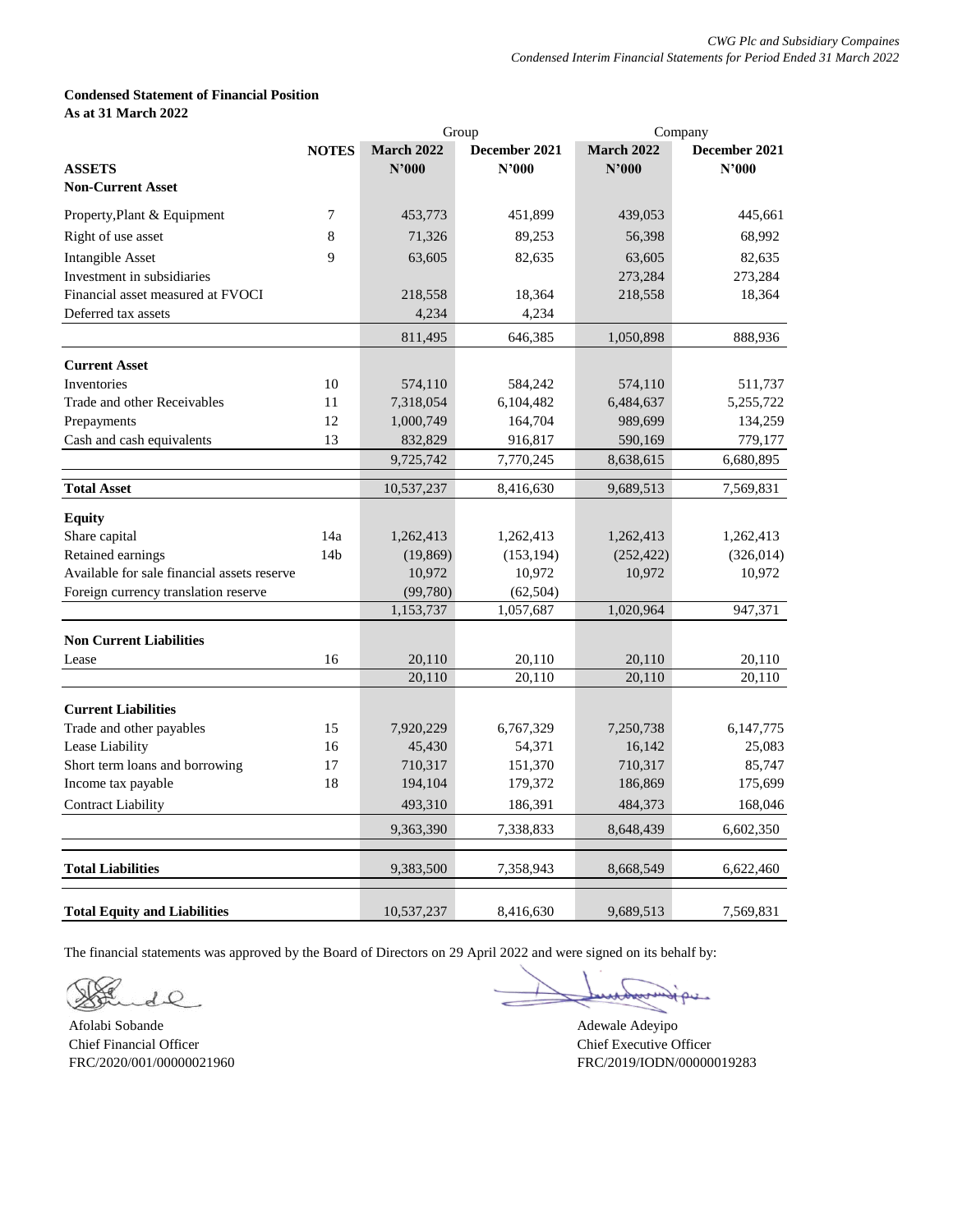# **Condensed Statement of changes in equity For the period ended 31 March 2022 Group**

|                            |           |       | Share Capital Share Premium Fair value reserve | Foreign currency           | <b>Retained Earnings</b> | Total     |
|----------------------------|-----------|-------|------------------------------------------------|----------------------------|--------------------------|-----------|
|                            |           |       |                                                | <b>Translation Reserve</b> |                          |           |
|                            | N'000     | N'000 | N'000                                          | N'000                      | N'000                    | N'000     |
| Balance at 1 January 2022  | 1,262,413 |       | 10,972                                         | (62, 504)                  | (153, 195)               | 1,057,686 |
| Profit for the year        |           |       |                                                |                            | 133,325                  | 133,325   |
| Other comprehensive income |           |       |                                                | (37,276)                   |                          | (37,276)  |
| Balance as at 31 Mar 2022  | 1,262,413 |       | 10,972.00                                      | (99,780)                   | (19,870)                 | 1,153,735 |
|                            |           |       |                                                |                            |                          |           |

|                                  |           |           | Share Capital Share Premium Fair value reserve | Foreign currency           | <b>Retained Earnings</b> | Total   |
|----------------------------------|-----------|-----------|------------------------------------------------|----------------------------|--------------------------|---------|
|                                  |           |           |                                                | <b>Translation Reserve</b> |                          |         |
|                                  | N'000     | N'000     | N'000                                          | N'000                      | N'000                    | N'000   |
| Balance at 1 January 2021        | 1,262,413 | 1,852,748 | 3,974                                          | (103, 345)                 | (2,455,583)              | 560,207 |
| Profit for the year              |           |           |                                                |                            | 87,227                   | 87,227  |
| Other comprehensive income       |           |           |                                                | 22,891                     |                          | 22,891  |
| <b>Balance as at 31 Mar 2021</b> | 1,262,413 | 1,852,748 | 3,974                                          | (80, 454)                  | (2,368,356)              | 670,325 |

| Company |  |
|---------|--|
|         |  |

|                           | <b>Share Capital</b> | <b>Share Premium</b> | Fair value reserve | <b>Retained Earnings</b> | Total     |
|---------------------------|----------------------|----------------------|--------------------|--------------------------|-----------|
|                           | N'000                | N'000                | N'000              | N'000                    | N'000     |
| Balance at 1 January 2022 | 1,262,413            |                      | 10,972             | (326, 014)               | 947,371   |
| Profit for the year       |                      |                      |                    | 73,592                   | 73,592    |
| Balance as at 31 Mar 2022 | 1,262,413            |                      | 10,972             | (252, 422)               | 1,020,963 |

|                           | <b>Share Capital</b> | <b>Share Premium</b> | Fair value reserve | <b>Retained Earnings</b> | Total   |
|---------------------------|----------------------|----------------------|--------------------|--------------------------|---------|
|                           | N'000                | N'000                | $\mathrm{N'000}$   | N'000                    | N'000   |
| Balance at 1 January 2021 | 1,262,413            | 1,852,748            | 3,974              | (2,498,513)              | 620,622 |
| Profit for the year       |                      |                      |                    | 26,308                   | 26,308  |
| Balance as at 31 Mar 2021 | 1,262,413            | 1,852,748            | 3,974              | (2,472,205)              | 646,929 |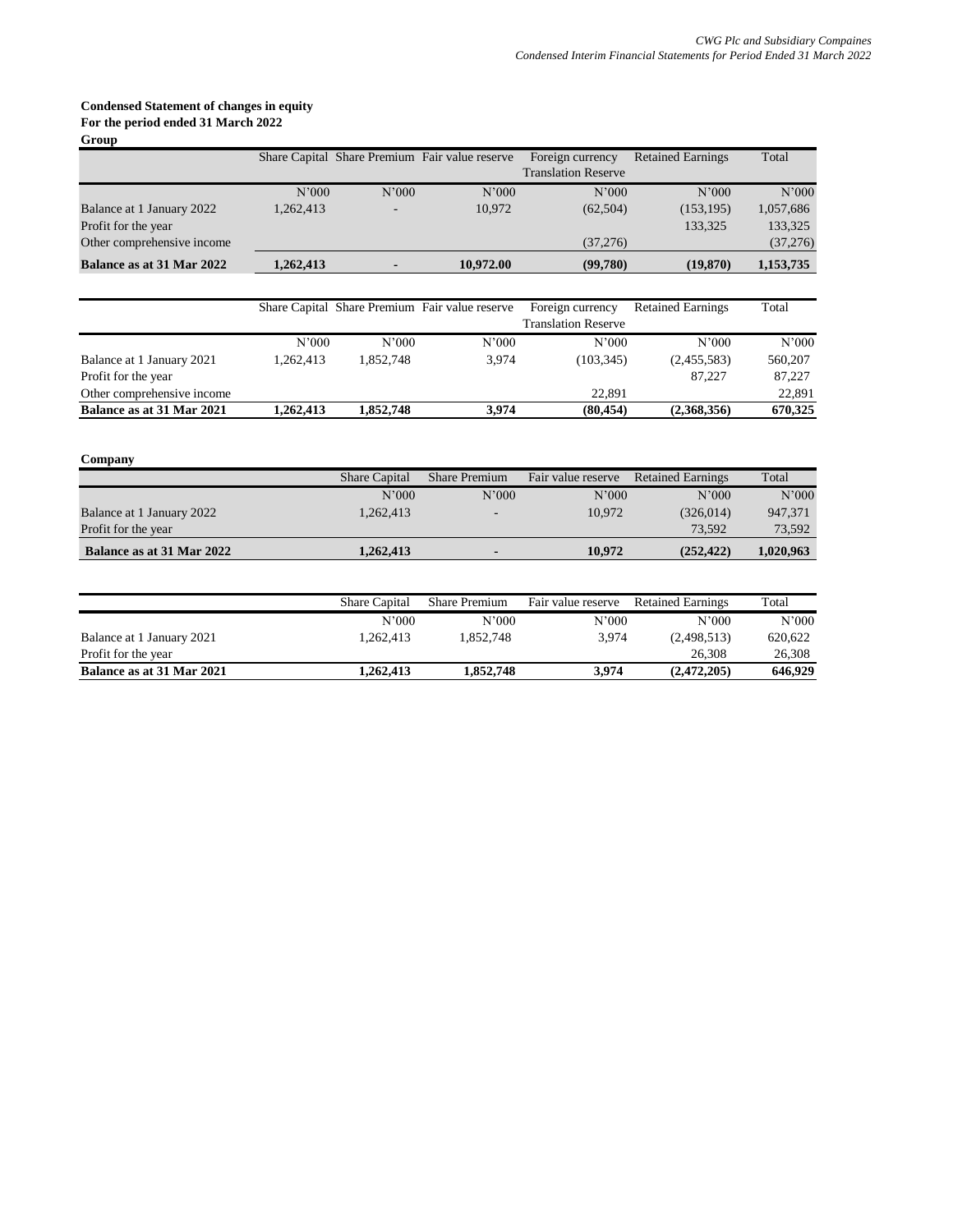# **Condensed Statements of Cash Flow For the period ended 31 March 2022**

|                                                        | Group             |                   |                   | Company           |  |
|--------------------------------------------------------|-------------------|-------------------|-------------------|-------------------|--|
|                                                        | <b>March 2022</b> | <b>March 2021</b> | <b>March 2022</b> | <b>March 2021</b> |  |
|                                                        | N'000             | N'000             | N'000             | N'000             |  |
| <b>Cash flows from operating activities</b>            |                   |                   |                   |                   |  |
| Profit before tax                                      | 148,057           | 100,764           | 84,762            | 35,134            |  |
| Depreciation Property, Plant & Equipment               | 31,260            | 33,609            | 30,330            | 32,897            |  |
| Depreciation Right of use asset                        | 17,927            | 15,721            | 12,594            | 14,975            |  |
| Amortisation of intangible assets                      | 19,030            | 19,581            | 19,030            | 19,581            |  |
| <b>Finance Cost</b>                                    | 10,403            | 15,422            | 8,032             | 12,275            |  |
| Net foreign exchange differences                       |                   |                   |                   |                   |  |
| (Gain)/Loss on disposal of property, plant & equipment | (4, 465)          |                   | (4, 465)          |                   |  |
| <b>Changes in working capital:</b>                     |                   |                   |                   |                   |  |
| Changes in inventories                                 | 10,132            | (141, 139)        | (62, 373)         | (141, 139)        |  |
| Changes in trade and other receivables                 | (1,213,572)       | (2,905,912)       | (1,228,915)       | (2,389,785)       |  |
| Changes in prepayments                                 | (836, 045)        | (421,004)         | (855, 440)        | (433, 852)        |  |
| Changes in Restricted cash                             | (3,564)           |                   | (3,564)           |                   |  |
| Changes in trade and other payables                    | 1,152,901         | 916,445           | 1,102,964         | 695,422           |  |
| Changes in contract Liability                          | 306,919           | 1,438,425         | 316,327           | 1,438,425         |  |
| Income Tax paid                                        |                   | 20,454.41         |                   | 20,454.41         |  |
| Net Cash (used in) from operating activities           | (361,016)         | (948, 543)        | (580, 717)        | (736,521)         |  |
| <b>Cash flow from investing activities</b>             |                   |                   |                   |                   |  |
| Purchase of property, plant & equipment                | (33, 135)         | (14, 927)         | (23, 724)         | (13, 142)         |  |
| Investment in FVOCI instrument                         | (200, 194)        |                   | (200, 194)        |                   |  |
| Proceeds from sale of equipment                        | 4,465             |                   | 4,465             |                   |  |
| Interest received                                      |                   |                   |                   |                   |  |
| Net cash (used in) from investing activities           | (228, 864)        | (14, 927)         | (219, 453)        | (13, 142)         |  |
| <b>Cash flows from financing activities</b>            |                   |                   |                   |                   |  |
| Loan granted/(repayement)                              | 360,630           | 401,142           | 426,253           | 401,142           |  |
| Interest payment                                       | (10, 403)         | (15, 422)         | (8,032)           | (12,275)          |  |
| Lease repayment                                        | (8,941)           | (20, 367)         | (8,941)           | (20, 367)         |  |
| Net cash (used in) from financing activities           | 341,286           | 365,352           | 409,281           | 368,500           |  |
| Increase/ (decrease) in cash                           | (248, 594)        | (598, 118)        | (390, 889)        | (381, 163)        |  |
| Net foreign exchange difference                        | (37,276)          | 22,891            |                   |                   |  |
| Cash & Cash equivalents at beginning of Period         | 909,877           | 824,989           | 772,237           | 489,434           |  |
| Cash & Cash equivalents at end of Period               | 624,008           | 249,762           | 381,348           | 108,271           |  |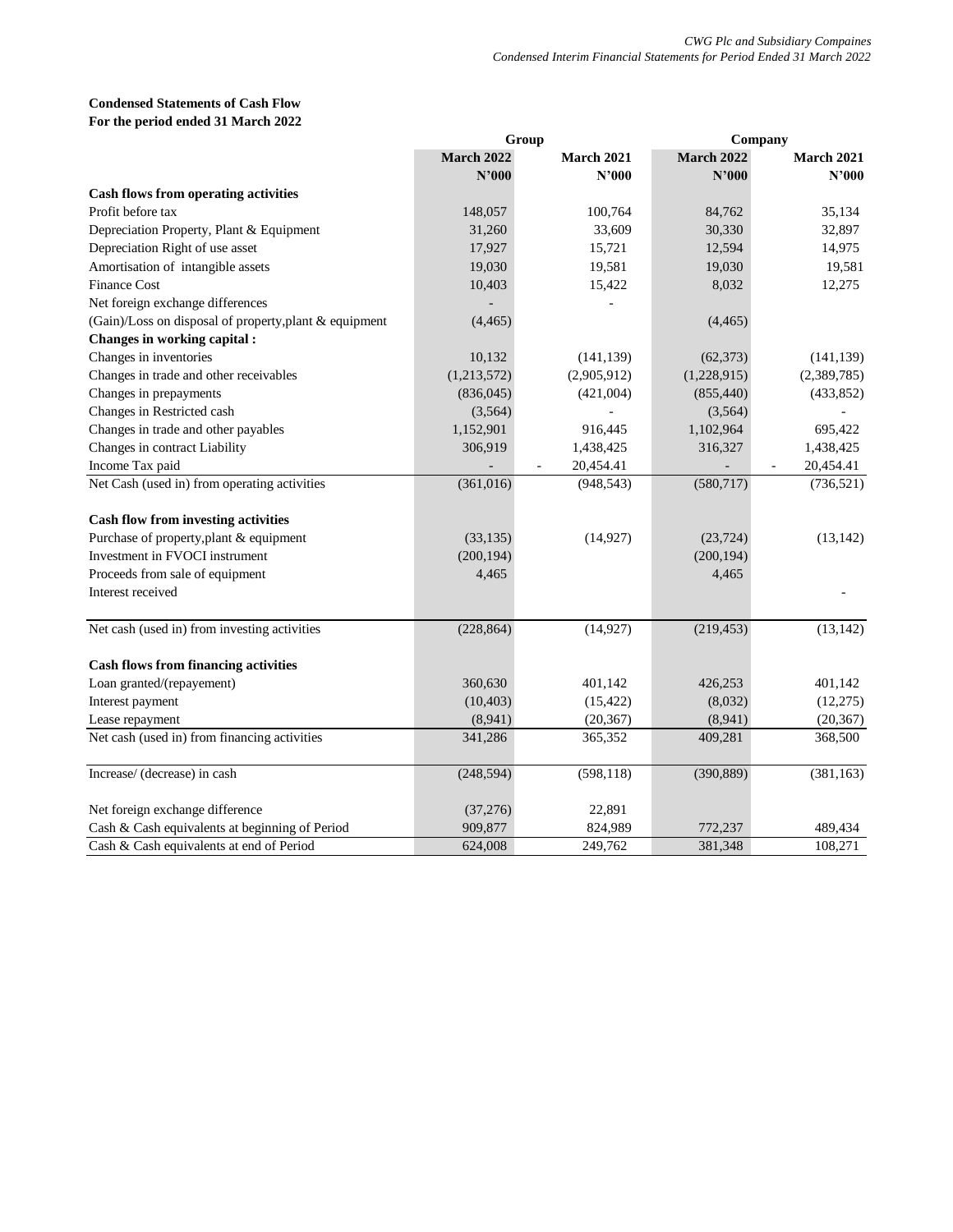# **Notes to the Consolidated and Separate Financial Statements For the period ended 31 March 2022**

# **1. Corporate information**

- CWG Ghana Ltd
- CWG Uganda Ltd
- CWG Cameroon Ltd

# **2. Accounting Policies**

## **2.1 Basis of preparation**

# **2.2 Basis of consolidation**

# **2.3 Summary of significant accounting policies**

The following are the significant accounting policies applied by the Group in preparing its financial statements:

## **2.3.1 Business combinations and goodwill**

The unaudited financial statements have been prepared on a historical cost basis except for the fair value basis applied to certain available-for-sale financial instruments.

The financial statements are presented in Naira being the functional currency of the primary economic environment in which the Company operates and all values are rounded to the nearest thousand (N'000), except when otherwise indicated.

The unaudited consolidated financial statements comprise the financial statements of the Group and its subsidiaries as at 31 March 2022. Subsidiaries are entities controlled by the Group.

Subsidiaries are consolidated from the date of acquisition, being the date on which the Group obtains control, and continue to be consolidated until the date when such control ceases. The financial statements of the subsidiaries are prepared for the same reporting period as the parent company, using consistent accounting policies.

All intra-group balances, transactions, unrealised gains and losses resulting from intra-group transactions and dividends are eliminated in full.

A change in the ownership interest of a subsidiary, without a loss of control, is accounted for as an equity transaction. If the Group loses control over a subsidiary, it:

- Derecognises the assets (including goodwill) and liabilities of the subsidiary
- Derecognises the carrying amount of any non-controlling interest
- Derecognises the cumulative translation differences, recorded in equity
- Recognises the fair value of the consideration received
- Recognises the fair value of any investment retained
- Recognises any surplus or deficit in profit or loss
- Reclassifies the parent's share of components previously recognised in other comprehensive income to profit or loss or retained earnings as appropriate.

CWG Plc (the Company) is a limited liability company incorporated and domiciled in Nigeria and became public by listing on 15th November 2013.The registered office is located at Block 54A, Plot10, Adebayo Doherty Road, off Admiralty Road, Lekki Phase 1, Lagos State in Nigeria.

When the Group acquires a business, it assesses the financial assets and liabilities assumed for appropriate classification and designation in accordance with the contractual terms, economic circumstances and pertinent conditions as at the acquisition date.

The Company maintains controlling interests in the following companies. The Company, together with the subsidiaries are known as CWG Plc Group, ("the Group")

The Group is principally engaged in the supply, installation, integration, maintenance and support of computer equipment, e-payment hardware and ancillary equipment.

The unaudited consolidated financial statements for the Period ended 31 March, 2022 have been prepared in accordance with IAS 34 Interim Financial Reporting and in accordance with the provisions of the Companies and Allied Matters Act (CAMA),CAPC20 Laws of the Federation of Nigeria 2004.The unaudited consolidated financial statements do not include all the information and disclosures required in the annual financial statements, and should be read in conjunction with the Group's annual financial statements as at 31 December 2021.

The accounting policies adopted in the preparation of the unaudited consolidated financial statements are consistent with those followed in the preparation of the Group's annual consolidated financial statements for the year ended 31 December 2021.

In preparing these interim financial statements, Management make judgements, estimates and assumptions that affect the application of accounting policies and the reported amounts of assets and liabilities, income and expense. Actual results may differ from these estimates. The significant judgements made by Management in applying the Group's accounting policies and the key sources of estimation uncertainty were the same as those that applied to the consolidated financial statements as at and for the year ended 31 December 2021.

Business combinations are accounted for using the acquisition method. The cost of an acquisition is measured as the aggregate of the consideration transferred, measured at the fair value on the date of acquisition. All the Group's subsidiaries are wholly owned and therefore the issue of Noncontrolling interest does not arise.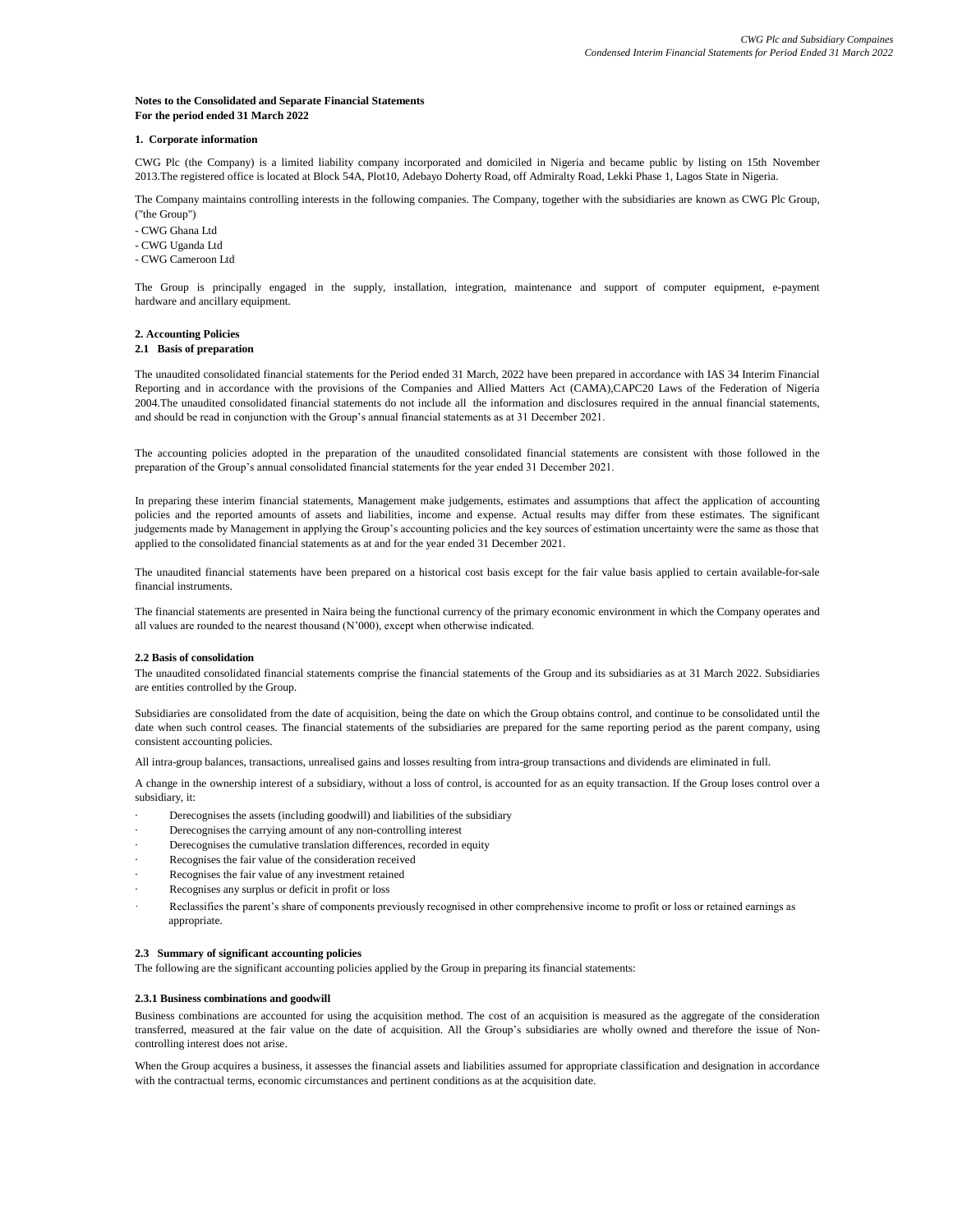## **2.3.2 Foreign currencies**

#### **i) Transactions and balances**

# **ii) Foreign Operations**

## **2.3.3 Revenue recognition**

#### **Sale of goods**

## **Rendering of services**

#### **Commissions**

#### **Interest income**

Goodwill disposed of in this circumstance is measured based on the relative values of the operation disposed of and the portion of the cash- generating unit retained.

The Group's unaudited consolidated financial statements are presented in Naira, which is also the parent company's functional currency. For each entity the Group determines the functional currency and items included in the financial statements of each entity are measured using that functional currency. The Group uses the direct method of consolidation and has elected to recycle the gain or loss that arises from using this method.

Transactions in foreign currencies are initially recorded by the Group's entities at their respective functional currency spot rates at the date the transaction first qualifies for recognition. Monetary assets and liabilities denominated in foreign currencies are translated at the functional currency spot rates of exchange at the reporting date. Differences arising on settlement or translation of monetary items are recognised in profit or loss with the exception (where applicable) of monetary items that are designated as part of the hedge of the Group's net investment of a foreign operation.

These are recognised in other comprehensive income until the net investment is disposed of, at which time, the cumulative amount is reclassified to profit or loss. Tax charges and credits attributable to exchange differences on those monetary items are also recorded in other comprehensive income. Non-monetary items that are measured in terms of historical cost in a foreign currency are translated using the exchange rates at the dates of the initial transactions. Non-monetary items measured at fair value in a foreign currency are translated using the exchange rates at the date when the fair value is determined. The gain or loss arising on translation of non-monetary items measured at fair value is treated in line with the recognition of gain or loss on change in fair value of the item (i.e., translation differences on items whose fair value gain or loss is recognised in other comprehensive income or profit or loss are also recognised in other comprehensive income or profit or loss, respectively).

Any goodwill arising on the acquisition of a foreign operation and any fair value adjustments to the carrying amounts of assets and liabilities arising on the acquisition are treated as assets and liabilities of the foreign operation and translated at the spot rate of exchange at the reporting date.

On consolidation, the assets and liabilities of foreign operations are translated into Naira at the rate of exchange prevailing at the reporting date and their income statements are translated at exchange rates prevailing at the dates of the transactions. The exchange differences arising on translation for consolidation are recognised in other comprehensive income. On disposal of a foreign operation, the component of other comprehensive income relating to that particular foreign operation is recognised in profit or loss.

Goodwill is initially measured at cost, being the excess of the aggregate of the consideration transferred over the net identifiable assets acquired and liabilities assumed. If the fair value of the net assets acquired is in excess of the aggregate consideration transferred, the gain is recognised in the income statement immediately.

After initial recognition, goodwill is measured at cost less any accumulated impairment losses. For the purpose of impairment testing, goodwill acquired in a business combination is, from the acquisition date, allocated to each of the Group's Cash Generating Units (CGU) that are expected to benefit from the combination, irrespective of whether other assets or liabilities of the acquiree are assigned to those units.

Where goodwill has been allocated to a cash-generating unit and part of the operation within that unit is disposed of, the goodwill associated with the operation disposed of is included in the carrying amount of the operation when determining the gain or loss on disposal of the operation.

Revenue is recognised to the extent that it is probable that the economic benefits will flow to the Group and the revenue can be reliably measured, regardless of when the payment is being made. Revenue is measured at the fair value of the consideration received or receivable, taking into account contractually defined terms of payment and excluding taxes or duty. The Group assesses its revenue arrangements against specific criteria to determine if it is acting as principal or agent. The specific recognition criteria described below must also be met before revenue is recognised. The group also separate out the revenue from the sales of goods for hardware and software and accounted for the service contract separately.

Revenue from the IT infrastructure services such as hardware devices and accessories is recognised when the significant risks and rewards of ownership

of the items have passed to the buyer, usually on delivery of the items.

Revenue from the provision of communication services (maintenance, support services, communication and integration, software licenses etc.) is recognised by reference to the stage of completion. Stage of completion is measured by reference to data and service usage. When the contract outcome cannot be measured reliably, revenue is recognised only to the extent that the expenses incurred are eligible to be recovered.

When the Group acts in the capacity of an agent rather than as the principal in a transaction, the revenue recognised is the net amount of commission made by the Group.

For all financial instruments measured at amortised cost and interest bearing financial assets classified as available for sale, interest income is recorded using the effective interest rate (EIR). EIR is the rate that exactly discounts the estimated future cash payments or receipts over the expected life of the financial instrument or a shorter period, where appropriate, to the net carrying amount of the financial asset or liability. Interest income is included in finance income in the income statement.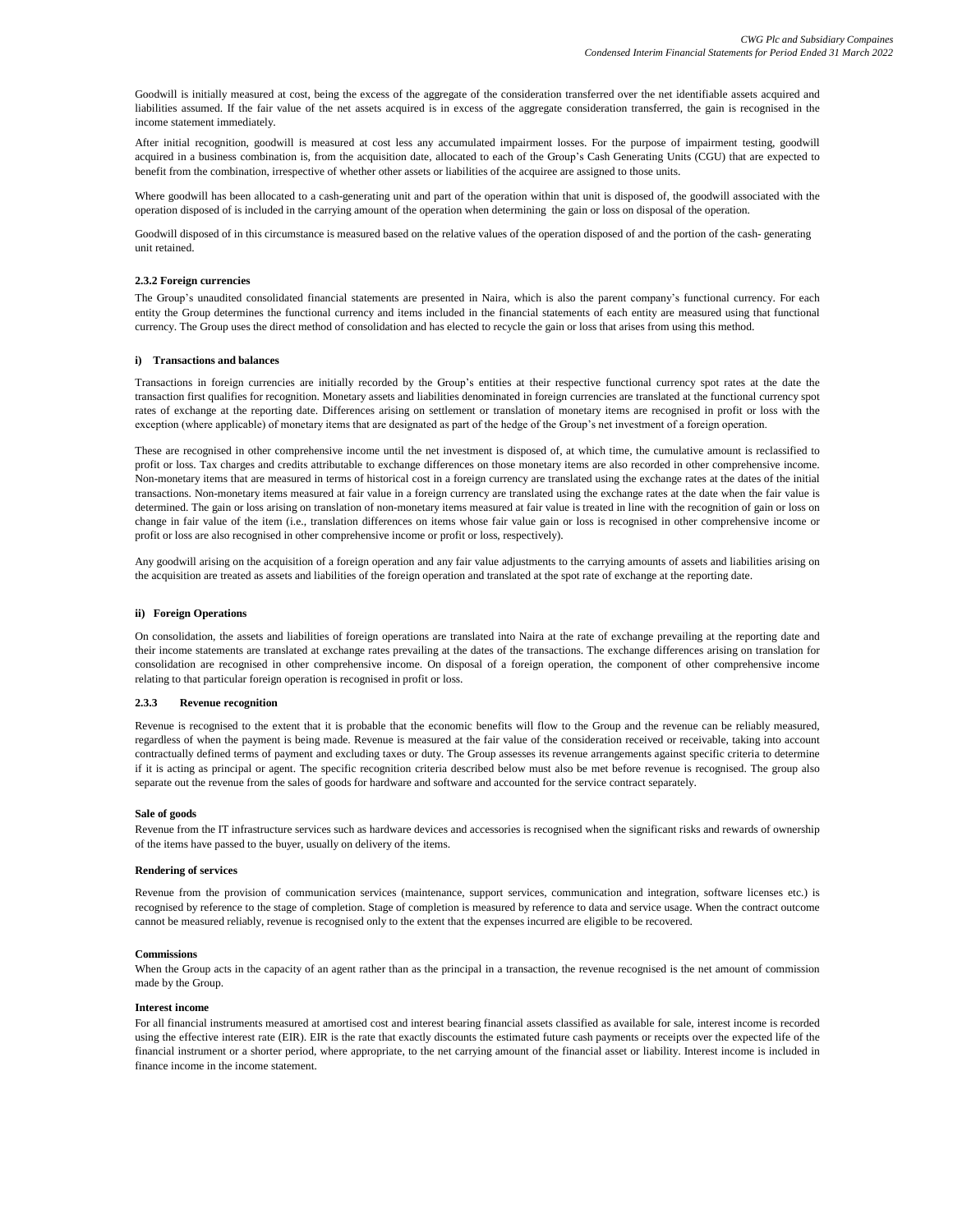#### **Deferred Revenue**

#### **2.3.4 Taxes Current income tax**

#### **Deferred tax**

Deferred tax liabilities are recognised for all taxable temporary differences, except:

## **2.3.5 Property, plant and equipment**

| <b>PPE Class</b>            | $\frac{6}{9}$ | <b>PPE Class</b>           | $\frac{0}{0}$   |
|-----------------------------|---------------|----------------------------|-----------------|
| <b>Buildings</b>            |               | <b>Plant and Machinery</b> | 25              |
| Fixtures & Fittings         | 25            | Software                   | 33.3            |
| Office Equipment            | 33.3          | Service Option             | 33.3            |
| <b>Motor Vehicles</b>       | 25            | Land                       | Not depreciated |
| <b>Building Improvement</b> | 25            |                            |                 |

Current income tax and education tax for the current period are measured at the amount expected to be recovered from or paid to the taxation authorities. The tax rates and tax laws used to compute the amount are those that are enacted or substantively enacted, at the reporting date in the countries where the Group operates and generates taxable income.

Current income tax relating to items recognised directly in equity is recognised in equity and not in the income statement. Management periodically evaluates positions taken in the tax returns with respect to situations in which applicable tax regulations are subject to interpretation and establishes provisions where appropriate.

Deferred tax is provided using the liability method on temporary differences between the tax bases of assets and liabilities and their carrying amounts for financial reporting purposes at the reporting date.

- When the deferred tax liability arises from the initial recognition of goodwill or an asset or liability in a transaction that is not a business combination and, at the time of the transaction, affects neither the accounting profit nor taxable profit or loss.

In respect of taxable temporary differences associated with investments in subsidiaries, when the timing of the reversal of the temporary differences can be controlled and it is probable that the temporary differences will not reverse in the foreseeable future.

Deferred tax assets are recognised for all deductible temporary differences, the carry forward of unused tax credits and any unused tax losses.

Deferred revenue is a liability as of the balance sheet date related to revenue producing activity for which revenue has not yet been recognized. The deferred revenue represents revenue received in advance in respect of long term service contract. Deferred revenue is subsequently recognised in the period that the service is delivered.

Property, plant and equipment are stated at cost, net of accumulated depreciation and accumulated impairment losses, if any. Such cost includes the cost of replacing part of the property, plant and equipment and borrowing costs for long-term construction projects if the recognition criteria are met. When significant parts of property, plant and equipment are required to be replaced at intervals, the Group recognises such parts as individual assets with specific useful lives and depreciates them accordingly. Likewise, when a major inspection is performed, its cost is recognised in the carrying amount of the plant and equipment as a replacement if the recognition criteria are satisfied. All other repair and maintenance costs are recognised in the income statement as incurred.

Depreciation is calculated on a straight-line basis over the estimated useful lives of the components of each item of property plant and equipment as follows:

Deferred tax assets are recognised to the extent that it is probable that taxable profit will be available against which the deductible temporary differences, and the carry forward of unused tax credits and unused tax losses can be utilised, except:

- When the deferred tax asset relating to the deductible temporary difference arises from the initial recognition of an asset or liability in a transaction that is not a business combination and, at the time of the transaction, affects neither the accounting profit nor taxable profit or loss .In respect of deductible temporary differences associated with investments in subsidiaries, deferred tax assets are recognised only to the extent that it is probable that the temporary differences will reverse in the foreseeable future and taxable profit will be available against which the temporary differences can be utilised.

The carrying amount of deferred tax assets is reviewed at each reporting date and reduced to the extent that it is no longer probable that sufficient taxable profit will be available to allow all or part of the deferred tax asset to be utilised. Unrecognised deferred tax assets are reassessed at each reporting date and are recognised to the extent that it has become probable that future taxable profits will allow the deferred tax asset to be recovered.

Deferred tax assets and liabilities are measured at the tax rates that are expected to apply in the year when the asset is realised or the liability is settled, based on tax rates (and tax laws) that have been enacted or substantively enacted at the reporting date. Deferred tax relating to items recognised outside profit or loss is recognised outside profit or loss. Deferred tax items are recognised in correlation to the underlying transaction either in other comprehensive income or directly in equity.

Deferred current tax assets and tax liabilities are offset if, and only if, a legally enforceable right to set off the recognised amounts; and intends either to settle on a net basis, or to realise the asset and settle the liability simultaneously.

Tax benefits acquired as part of a business combination, but not satisfying the criteria for separate recognition at that date, are recognised subsequently if new information about facts and circumstances change. The adjustment is either treated as a reduction to goodwill (as long as it does not exceed goodwill) if it was incurred during the measurement period or recognised in profit or loss.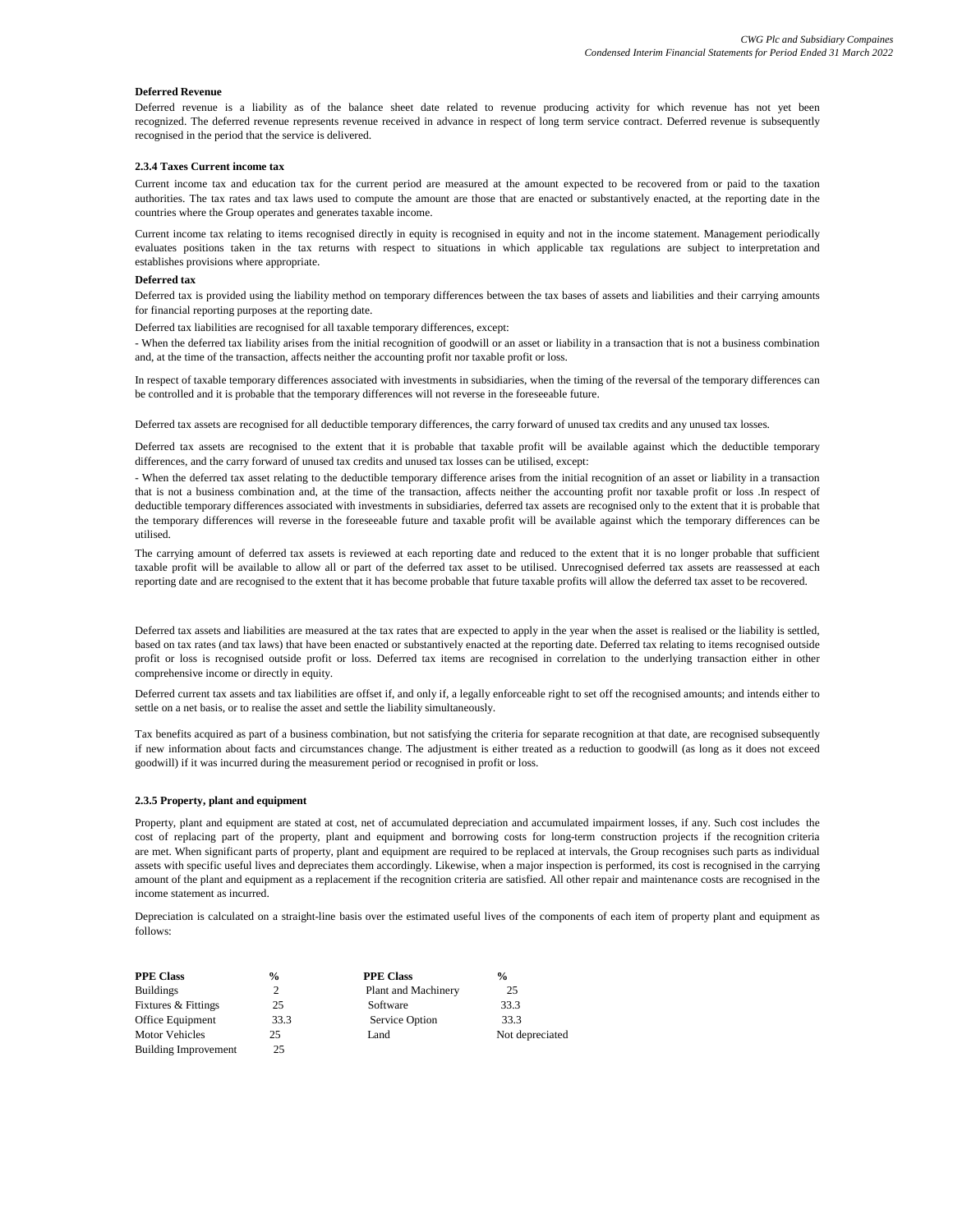## **2.3.6 Leases**

## **(i) Right-of-use assets**

| <b>Assets</b>           | Lease period  |
|-------------------------|---------------|
| <b>Guest houses</b>     | 2 years       |
| <b>Office buildings</b> | $2 - 3$ years |

## **ii) Lease liabilities**

## **(iii) Short-term leases and leases of low-value assets**

## **2.3.7 Intangible assets**

The useful lives of intangible assets are assessed as either finite or indefinite.

## **2.3.8 Financial instruments**

An item of property, plant and equipment and any significant part initially recognised is derecognised upon disposal or when no future economic benefits are expected from its use or disposal. Any gain or loss arising on de-recognition of the asset (calculated as the difference between the net disposal proceeds and the carrying amount of the asset) is included in the income statement when the asset is derecognised.

The residual values, useful lives and methods of depreciation of each item of property, plant and equipment are reviewed at each financial year end and adjusted prospectively, if appropriate.

The group and the Company applies a single recognition and measurement approach for all leases, except for short-term leases and leases of low-value assets. The group and the Company recognises lease liabilities to make lease payments and right-of-use assets representing the right to use the underlying assets.

The group and the Company recognises right-of-use assets at the commencement date of the lease (i.e., the date the underlying asset is available for use). Right-of-use assets are measured at cost, less any accumulated depreciation and impairment losses, and adjusted for any remeasurement of lease liabilities. The cost of right-of-use assets includes the amount of lease liabilities recognised, initial direct costs incurred, and lease payments made at or before the commencement date less any lease incentives received. Right-of-use assets are depreciated on a straight-line basis over the shorter of the lease term and the estimated useful lives of the assets, as follows:

Changes in the expected useful life or the expected pattern of consumption of future economic benefits embodied in the assets are considered to modify the amortisation period or method, as appropriate, and are treated as changes in accounting estimates. The amortisation expense on intangible assets with finite lives is recognised in the income statement as the expense category that is consistent with the function of the intangible assets.

Intangible assets with indefinite useful lives are not amortised, either individually or at the cash-generating unit level. The assessment of indefinite life is reviewed annually to determine whether the indefinite life continues to be supportable. If not, the change in useful life from indefinite to finite is made on a prospective basis.

The Group recognises financial assets and financial liabilities on the Group's statement of financial position when it becomes a party to the contractual provisions of the instrument. The Group determines the classification of its financial assets and liabilities at initial recognition. All financial assets and liabilities are recognised initially at fair value plus directly attributable transaction costs, except for financial assets and liabilities classified as fair value through profit or loss.

At the commencement date of the lease, the Group and the Company recognises lease liabilities measured at the present value of lease payments to be made over the lease term. The lease payments include fixed payments (including in-substance fixed payments) less any lease incentives receivable, variable lease payments that depend on an index or a rate, and amounts expected to be paid under residual value guarantees. The lease payments also include the exercise price of a purchase option reasonably certain to be exercised by the Group and the Company and payments of penalties for terminating the lease, if the lease term reflects the Group and the Company exercising the option to terminate.

Variable lease payments that do not depend on an index or a rate are recognised as expenses (unless they are incurred to produce inventories) in the period in which the event or condition that triggers the payment occurs

In calculating the present value of lease payments, the Group and the Company uses its incremental borrowing rate at the lease commencement date because the interest rate implicit in the lease is not readily determinable. After the commencement date, the amount of lease liabilities is increased to reflect the accretion of interest and reduced for the lease payments made. In addition, the carrying amount of lease liabilities is remeasured if there is a modification, a change in the lease term, a change in the lease payments (e.g., changes to future payments resulting from a change in an index or rate used to determine such lease payments) or a change in the assessment of an option to purchase the underlying asset.

The group and the Company applies the short-term lease recognition exemption to its short-term leases of warehouses and guesthouses (i.e., those leases that have a lease term of 12 months or less from the commencement date and do not contain a purchase option). The group and the Company does not have any leased assets categorised as low-value assets (i.e. of a value of N2 million). Lease payments on short-term leases are recognised as expense on a straight-line basis over the lease term.

Intangible assets acquired separately are measured on initial recognition at cost. The cost of intangible assets acquired in a business combination is their fair value at the date of acquisition. Following initial recognition, intangible assets are carried at cost less any accumulated amortisation and accumulated impairment losses. Internally generated intangible assets, excluding capitalised development costs, are not capitalised and expenditure is reflected in profit and loss in the period in which the expenditure is incurred.

Intangible assets with finite lives are amortised over the useful economic life and assessed for impairment whenever there is an indication that the intangible asset may be impaired. The amortisation period and the amortisation method for an intangible asset with a finite useful life are reviewed at least at the end of each reporting period.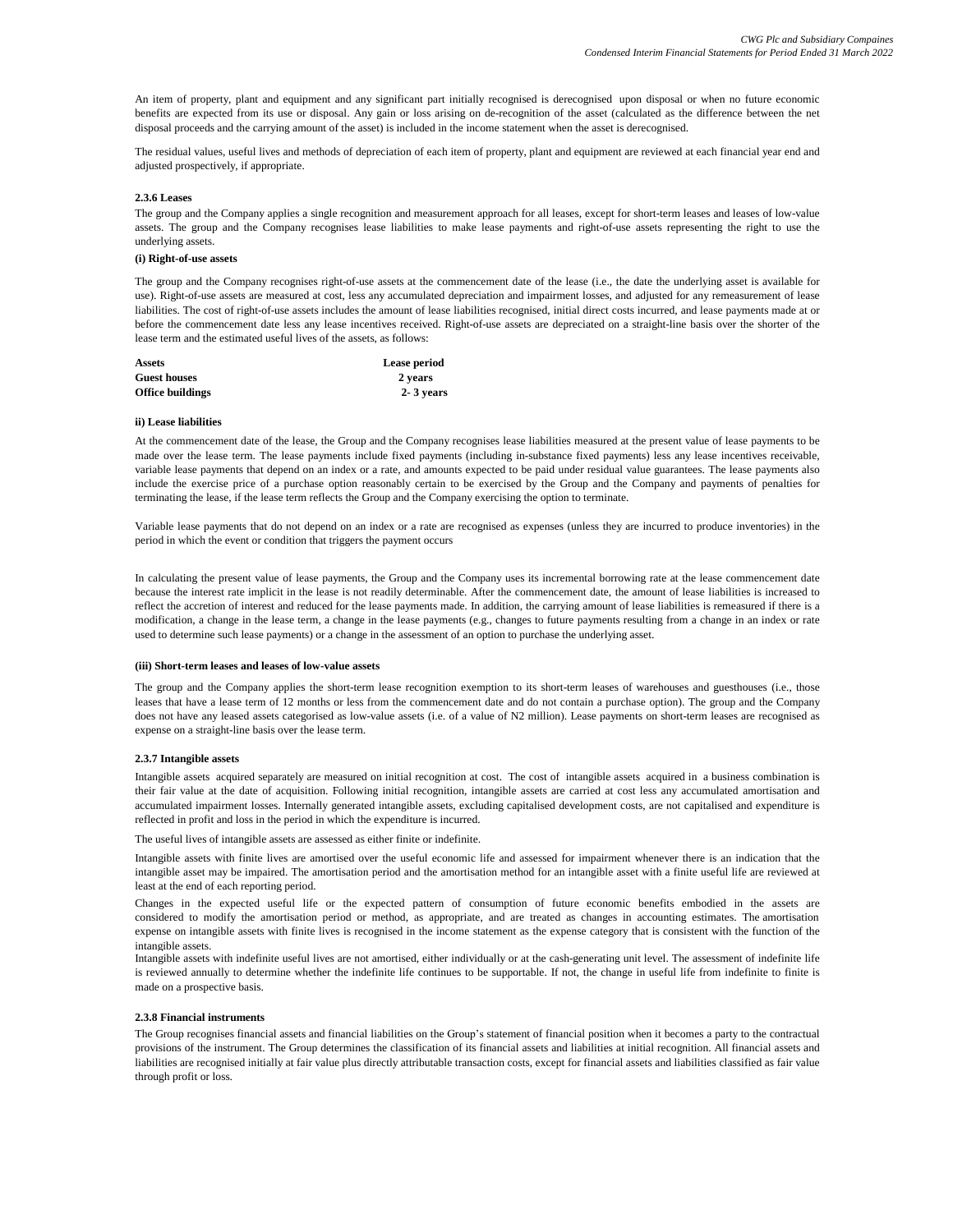#### **Financial assets**

#### **Nature and measurement**

#### **Financial Assets -Subsequent measurement Loans and receivables**

#### **Trade and other receivables**

#### **i.Available-for-sale financial assets**

## **ii. Derecognition of Financial assets**

## **iii. Impairment of financial assets**

## **Financial assets carried at amortised cost**

The Group's financial assets include Available for sale financial assets, Loans and receivables, Trade and other receivables, and Cash and short-term deposits. After initial measurement, the subsequent measurement of financial assets depends on their classification as follows:

Loans and receivables are non-derivative financial assets with fixed or determinable payments that are not quoted in an active market. After initial measurement, loans and receivables are subsequently measured at amortised cost using the Effective Interest Rate (EIR) method, less impairment. Amortised cost is calculated by taking into account any discount or premium on acquisition and fees or costs that are an integral part of the EIR. The EIR amortisation is included in finance/interest income in the statement of comprehensive income. Gains and losses are recognised in profit or loss when the investments are derecognised or impaired, as well as through the amortisation process.

Trade receivables are recognised initially at fair value as the invoice amount and subsequently measured at amortised cost. A provision for trade receivables is established when there is objective evidence that the Group will not be able to collect all amounts due according to the original terms of receivables. Significant financial difficulties of the debtor and default or delinquency in payments are considered indicators that the trade receivable is impaired. The Group deploys age analysis tools to track the payment pattern of customers. The carrying amount of trade receivable is reduced through the use of an allowance account. When trade receivables are uncollectible, it is written off as bad debts in administrative expenses in profit or loss. Subsequent recoveries of amounts previously written off are included as 'Bad debt recoveries' in other income in the statement of comprehensive income.

For financial assets carried at amortised cost, the Group first assesses whether objective evidence of impairment exists individually for financial assets that are individually significant, or collectively for financial assets that are not individually significant.

- (a) the Group has transferred substantially all the risks and rewards of the asset, or
- (b) the Group has neither transferred nor retained substantially all the risks and rewards of the asset, but has transferred control of the asset.

If the Group determines that no objective evidence of impairment exists for an individually assessed financial asset, whether significant or not, it includes the asset in a group of financial assets with similar credit risk characteristics and collectively assesses them for impairment. Assets that are individually assessed for impairment and for which an impairment loss is, or continues to be, recognised are not included in a collective assessment of impairment.

When the Group has transferred its rights to receive cash flows from an asset, it evaluates if and to what extent it has retained the risks and rewards of ownership. When it has neither transferred nor retained substantially all of the risks and rewards of the asset, nor transferred control of the asset, the asset is recognised to the extent of the Group's continuing involvement in the asset. In that case, the Group also recognises an associated liability. The transferred asset and the associated liability are measured on a basis that reflects the rights and obligations that the Group has retained.

If there is objective evidence that an impairment loss has been incurred, the amount of the loss is measured as the difference between the asset's carrying amount and the present value of estimated future cash flows (excluding future expected credit losses that have not yet been incurred).

The present value of the estimated future cash flows is discounted at the financial asset's original effective interest rate. Loans and receivables together with the associated allowance are written off when there is no realistic prospect of future recovery. If in a subsequent year, the amount of the estimated impairment loss increases or decreases because of an event occurring after the impairment was recognised, the previously recognised impairment loss is increased or reduced by adjusting the allowance account. If a write-off is later recovered, the recovery is recognised as 'Bad debt recoveries' in the statement of comprehensive income.

Available-for-sale financial assets include equity investments. Equity investments classified as available for sale are those that are neither classified as held for trading nor designated at fair value through profit or loss. After initial measurement, available-for-sale financial assets are subsequently measured at fair value with unrealised gains or losses recognised in other comprehensive income in the available-for-sale reserve until the investment is derecognised, at which time the cumulative gain or loss is recognised in other operating income, or the investment is determined to be impaired, when the cumulative loss is reclassified from the available-for sale reserve to profit and loss.

The Group derecognizes a financial asset only and only if the Group's contractual rights to the cash flows from the asset expires or the Group has transferred its rights to receive cash flows from the asset or has assumed an obligation to pay the received cash flows in full without material delay to a third party under a 'pass-through' arrangement; and either

Continuing involvement that takes the form of a guarantee over the transferred asset is measured at the lower of the original carrying amount of the asset and the maximum amount of consideration that the Group could be required to repay.

The Group assesses, at each reporting date, whether there is objective evidence that a financial asset or a group of financial assets is impaired. A financial asset or a group of financial assets is deemed to be impaired if there is objective evidence of impairment as a result of one or more events that has occurred since the initial recognition of the asset and that loss event has an impact on the estimated future cash flows of the financial asset or the group of financial assets that can be reliably estimated. Evidence of impairment may include indications that the debtors or a group of debtors is experiencing significant financial difficulty, default or delinquency in interest or principal payments, the probability that they will enter bankruptcy or other financial reorganisation and observable data indicating that there is a measurable decrease in the estimated future cash flows, such as changes in arrears or economic conditions that correlate with defaults.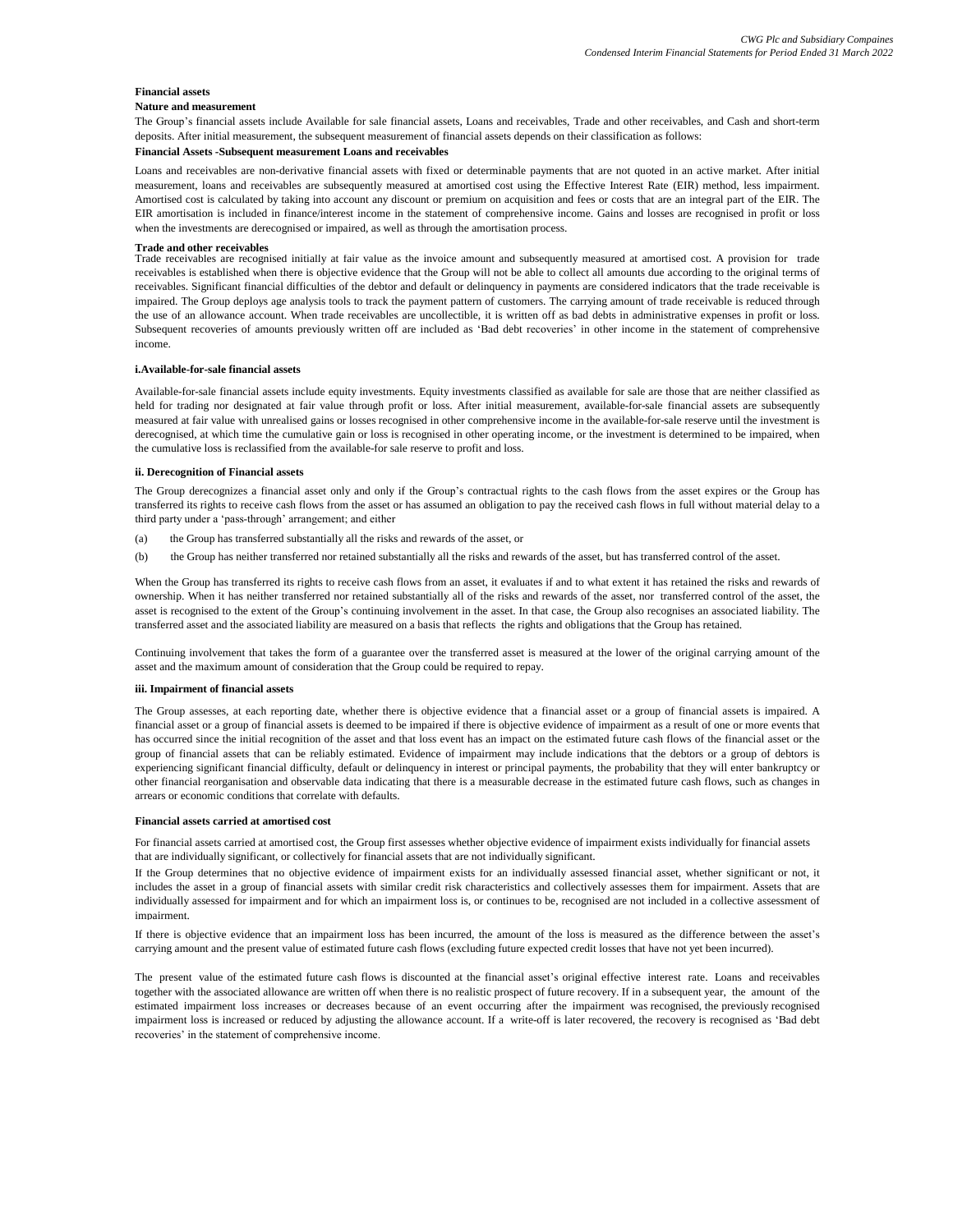#### **Available for sale financial assets**

#### **Financial liabilities**

#### **(i) Nature and measurement**

## **Financial Liabilities-Subsequent measurement Interest bearing loans and borrowings**

## **Financial Liabilities-Subsequent measurement Trade payables**

## **(ii) Derecognition of financial liabilities**

## **2.3.8.1 Off-setting of financial instruments**

## **2.3.8.2 Fair value of financial instruments**

# **2.3.9 Inventories**

# **2.3.9 Impairment of non-financial assets**

The Group assesses at each reporting date whether there is an indication that an asset may be impaired. If any indication exists, or when annual impairment testing for an asset is required, the Group estimates the asset's recoverable amount. An asset's recoverable amount is the higher of an asset's or cash-generating unit's (CGU) fair value less costs to sell and its value in use. It is determined for an individual asset, unless the asset does not

When there is evidence of impairment, the cumulative loss – measured as the difference between the acquisition cost and the current fair value, less any impairment loss on that investment previously recognised in the income statement – is removed from other comprehensive income and recognised in the income statement. Impairment losses on equity instruments are not reversed through profit or loss; increases in their fair value after impairment are recognised directly in other comprehensive income.

For available-for-sale financial assets, the Group assesses at each reporting date whether there is objective evidence that an assets or a group of financial assets is impaired. In the case of equity instruments classified as available-for-sale, objective evidence would include a significant or prolonged decline in the fair value of the investment below its cost. 'Significant' is evaluated against the original cost of the investment and 'prolonged' against the period in which the fair value has been below its original cost.

- Raw materials: Purchase cost on a first in, first out basis.
- Net realisable value is the estimated selling price in the ordinary course of business, less estimated costs of completion and the estimated costs necessary to make the sale.

A financial liability is derecognised when the obligation under the liability is discharged or cancelled, or expires. When an existing financial liability is replaced by another from the same lender on substantially different terms, or the terms of an existing liability are substantially modified, such an exchange or modification is treated as the derecognition of the original liability and the recognition of a new liability. The difference in the respective carrying amounts is recognised in the income statement.

Financial assets and financial liabilities are offset and the net amount is reported in the unaudited consolidated statement of financial position if there is a currently enforceable legal right to offset the recognised amounts and there is an intention to settle on a net basis, to realise the assets and settle the liabilities simultaneously.

The fair value of financial instruments that are traded in active markets at each reporting date is determined by reference to quoted market prices or dealer price quotations (bid price for long positions and ask price for short positions), without any deduction for transaction costs. For financial instruments not traded in an active market, the fair value is determined using appropriate valuation techniques. Such techniques may include:

- the market approach;
- the cost approach and;
- the income approach.

Inventories are valued at the lower of cost and net realisable value. Costs incurred in bringing each product to its present location and conditions are accounted for as follows:

In the case of debt instruments classified as available for sale, impairment is assessed based on the same criteria as financial assets carried at amortised cost. However, the amount recorded for impairment is the cumulative loss measured as the difference between the amortised cost and the current fair value, less any impairment loss on that investment previously recognised in the income statement.

Future interest income continues to be accrued based on the reduced carrying amount of the asset, using the rate of interest used to discount the future cash flows for the purpose of measuring the impairment loss. The interest income is recorded as part of finance income. If, in a subsequent year, the fair value of a debt instrument increases and the increase can be objectively related to an event occurring after the impairment loss was recognised in the income statement, the impairment loss is reversed through the income statement.

The company's financial liabilities include trade payables and interest bearing loans and borrowings and convertible loan stock. All financial liabilities are recognized initially at fair value plus, in the case of loans and borrowings, directly attributable transaction costs. The subsequent measurement of financial assets depends on their classification as follows:

After initial recognition, interest bearing loans and borrowings are subsequently measured at amortised cost using the EIR method. Gains and losses are recognised in profit or loss when the liabilities are derecognised as well as through the EIR amortisation process.

Amortised cost is calculated by taking into account any discount or premium on acquisition and fees or costs that are an integral part of the EIR. The EIR amortisation is included as finance costs in the income statement.

Trade payables are obligations to pay for goods or services that have been acquired in the ordinary course of business from suppliers. Trade payables are classified as current liabilities if payment is due within one year (or in the normal operating cycle of the business, if longer). If not, they are presented as non-current liabilities. Trade and other payables are recognised initially at fair value and subsequently measured at amortised cost using the effective interest.

The Group bases its impairment calculation on detailed budgets and forecasts which are prepared separately for each of the Group's CGU to which the individual assets are allocated. These budgets and forecast calculations are generally covering a period of five years. For longer periods, a long-term growth rate is calculated and applied to project future cash flows after the fifth year.

Impairment losses of continuing operations, including impairment on inventories, are recognised in the income statement in those expense categories consistent with the function of the impaired asset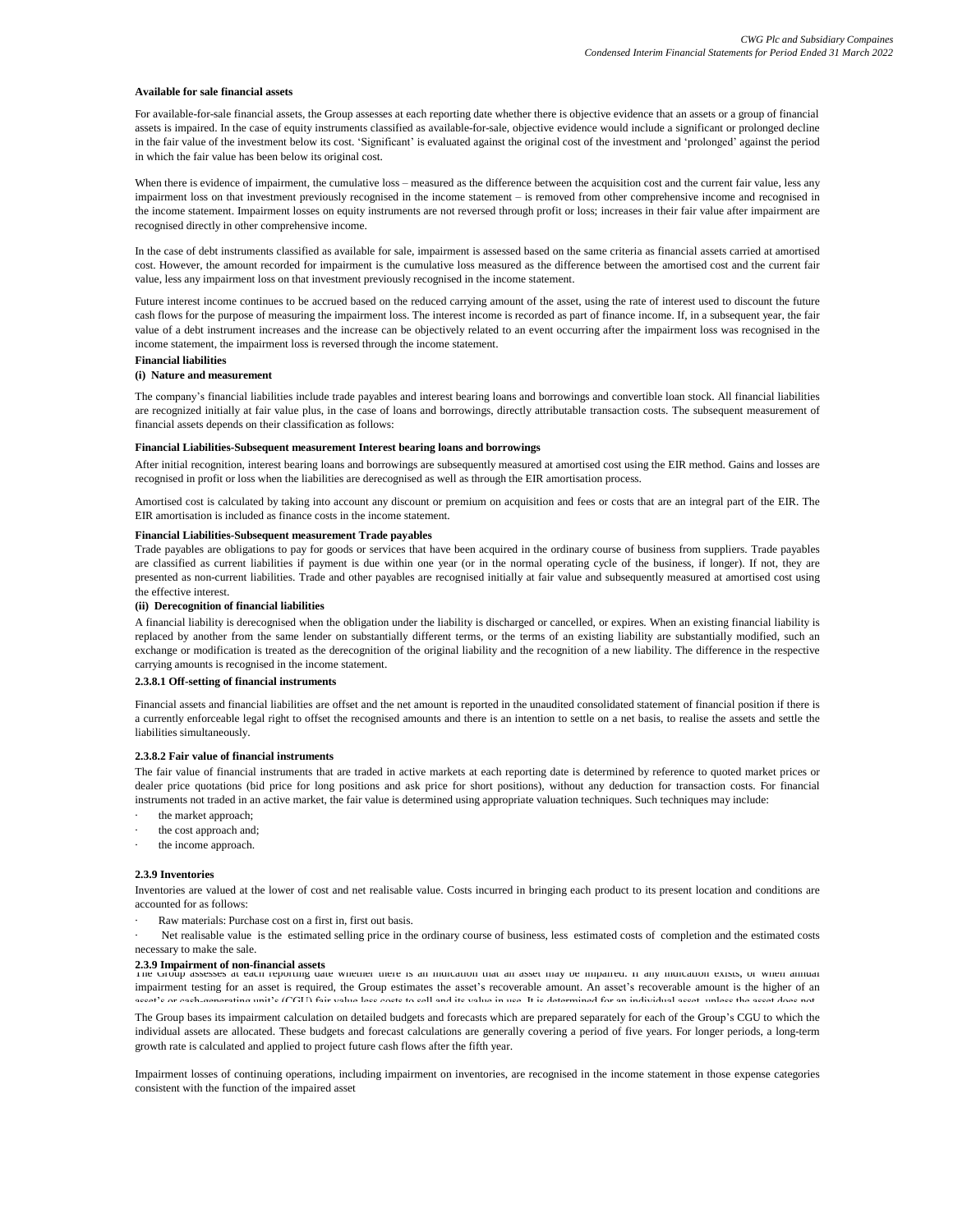The following criteria are also applied in assessing impairment of specific assets:

# **Goodwill**

## **2.3.10 Cash and cash equivalents**

## **2.3.11 Dividend Distributions**

The Group pay dividend to the owners of equity when the distribution is authorised and is no longer at the discretion of the Group.

## **2.3.12 Provisions**

## **2.3.13 Employee Benefits**

Employee benefits are all forms of benefits given in exchange for services rendered by employees. These are classified as:

## **Short-term benefits**

## **Post-employment Retirement Benefit Funds**

## **Termination benefits**

The Group recognises termination benefits as a liability and an expense when it is demonstrably committed to either:

(a) terminate the employment of an employee or group of employees before the normal retirement date; or

(b) provide termination benefits as a result of an offer made in order to encourage voluntary redundancy.

#### **3. Significant accounting judgements, estimates and assumptions**

#### **Judgements**

#### **Going concern**

- a) Short-term employee benefits benefits due to be settled within 12 months after the end of the period in which the employees rendered the related
- b) Post-employment benefits are benefits payable after the completion of employment. Such plans (or funds) may be either defined

c) Termination benefits are employee benefits payable as a result of either the Group's decision to terminate an employee's employment before normal retirement date, or an employee's decision to accept voluntary redundancy in exchange for those benefits.

The cost of all short-term employee benefits, such as salaries, profit sharing arrangements, employee entitlements to leave pay, bonuses, medical aid and other contributions, are recognised during the period in which the employee renders the related service. The Group recognises the expected cost of bonuses only when the Group has a present legal or constructive obligation to make such payment and a reliable estimate can be made. During the year the Group companies contributed to employee benefits in the following categories: - remuneration in the form of salaries, wages and bonuses.

In line with statutory pension/retirements laws, the Group and its employees contribute to statutory retirement benefits plans for the benefits of its qualifying staff. The Funds which are defined contribution plans are independently administered with no obligations on the Group other than the defined contribution as a percentage of employees' qualifying remunerations. Both employees' and the group's share of the contributions are charged as staff cost in the administrative expenses in the profit and loss when the employee renders the service.

Other long-term benefits other long-term benefits are recognised when an obligation arises. The Group had no other long-term benefit commitments during the year.

For assets excluding goodwill, an assessment is made at each reporting date as to whether there is any indication that previously recognised impairment losses may no longer exist or may have decreased. If such indication exists, the Group estimates the asset's or CGU's recoverable amount. A previously recognised impairment loss is reversed only if there has been a change in the assumptions used to determine the asset's recoverable amount since the last impairment loss was recognised. The reversal is limited so that the carrying amount of the asset does not exceed its recoverable amount, nor exceed the carrying amount that would have been determined, net of depreciation, had no impairment loss been recognised for the asset in prior years. Such reversal is recognised in the income statement.

Goodwill is tested for impairment annually at 31 December and when circumstances indicate that the carrying value may be impaired. Impairment is determined for goodwill by assessing the recoverable amount of each CGU (or group of CGUs) to which the goodwill relates. When the recoverable amount of the CGU is less than its carrying amount, an impairment loss is recognised. Impairment losses relating to goodwill cannot be reversed in future periods.

Cash and short-term deposits in the statement of financial position comprise cash at banks and on hand and short-term deposits with a maturity of three months or less from the date of acquisition. For the purpose of the of cash flows, cash and cash equivalents consist of cash and short-term deposits as defined above, net of outstanding bank overdrafts.

Provisions are recognised when the Group has a present obligation (legal or constructive) as a result of a past event, it is probable that an outflow of resources embodying economic benefits will be required to settle the obligation and a reliable estimate can be made of the amount of the obligation. When the Group expects some or all of a provision to be reimbursed, for example, under an insurance contract, the reimbursement is recognised as a separate asset, but only when the reimbursement is virtually certain. The expense relating to a provision is presented in the income statement net of any reimbursement.

Termination benefits are recognised as expense in the period they arise. The Group had no termination benefit commitments during the year.

The preparation of the Group's consolidated financial statements requires management to make judgements, estimates and assumptions that affect the reported amounts of revenues, expenses, assets and liabilities, and the accompanying disclosures, and the disclosure of contingent liabilities. Uncertainty about these assumptions and estimates could result in outcomes that require a material adjustment to the carrying amount of the asset or liability affected in future periods.

In the process of applying the Group's accounting policies, management has made the following judgements, which have the most significant effect on the amounts recognised in the consolidated financial statements:

The Group's management has made an assessment of its ability to continue as a going concern and is satisfied that it has the resources to continue in business for the foreseeable future. Furthermore, management is not aware of any material uncertainties that may cast significant doubt upon the Group's ability to continue as a going concern. Therefore, the financial statements continue to be prepared on the going concern basis.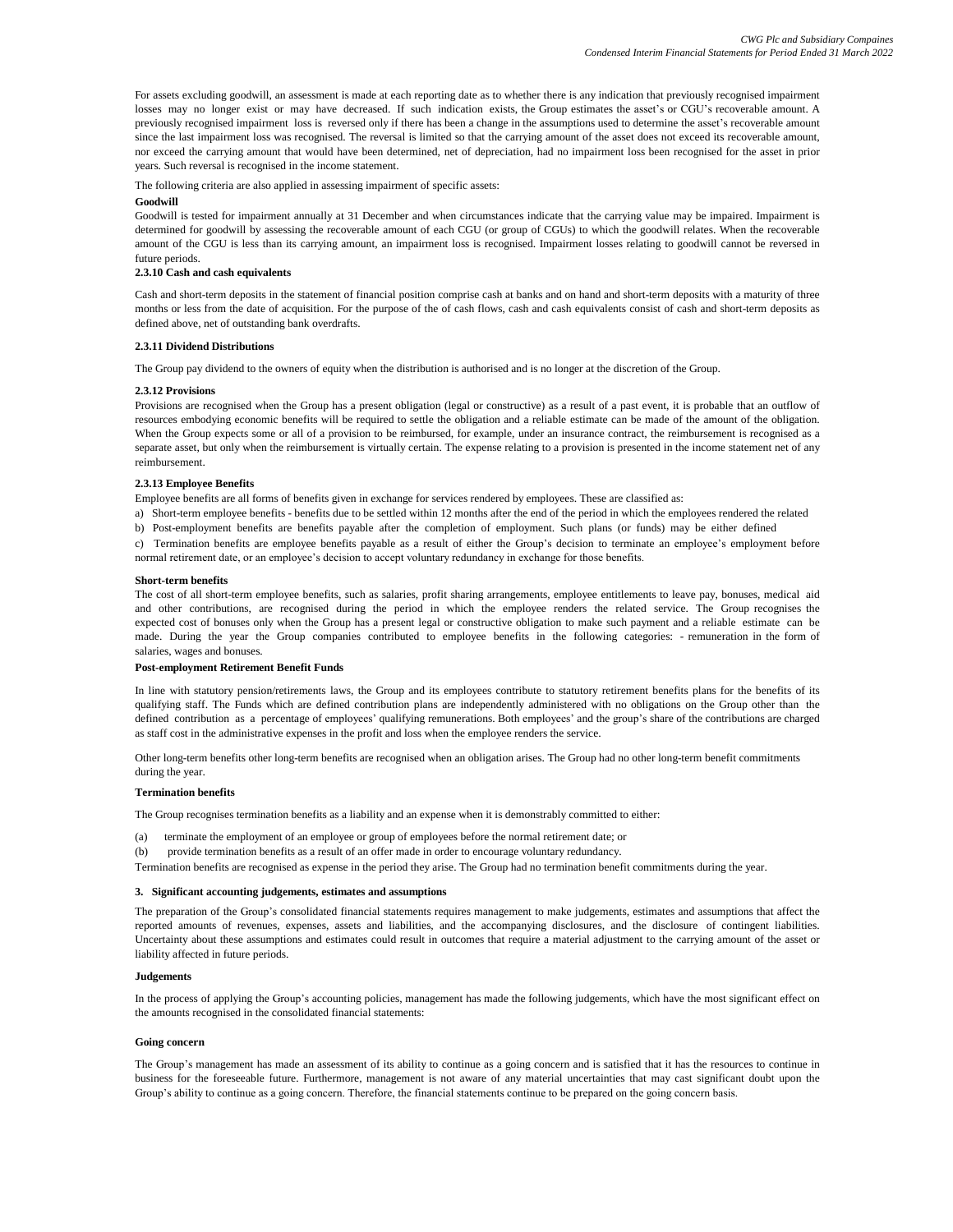#### **Re-assessment of useful lives and residual values**

#### **Impairment of non-current assets**

#### **Estimates and assumptions**

## **Impairment of non-financial assets**

## *4. Securities Trading Policy*

## *5. Disclosure on the Impact of COVID-19*

The key assumptions concerning the future and other key sources of estimation uncertainty at the reporting date, that have a significant risk of causing a material adjustment to the carrying amounts of assets and liabilities within the next financial year, are described below. The Group based its assumptions and estimates on parameters available when the consolidated financial statements were prepared. Existing circumstances and assumptions about future developments, however, may change due to market changes or circumstances arising beyond the control of the Group. Such changes are reflected in the assumptions when they occur.

Impairment exists when the carrying value of an asset or cash generating unit exceeds its recoverable amount, which is the higher of its fair value less costs to sell and its value in use. The fair value less costs to sell calculation is based on available data from binding sales transactions, conducted at arm's length for similar assets or observable market prices less incremental costs for disposing of the asset. The value in use calculation is based on a discounted cash flow model. The cash flows are derived from the budget for the next five years and do not include restructuring activities that the Group is not yet committed to or significant future investments that will enhance the asset's performance of the CGU being tested. The recoverable amount is most sensitive to the discount rate used for the discounted cash flow model as well as the expected future cash inflows and the growth rate used for extrapolation purposes.

In compliance with Rule 17.15 Disclosure of Dealings in Issuers' Shares, Rulebook of the Exchange 2015 (Issuers Rule) **CWG Plc** maintains a Security Trading Policy which guides Directors, Audit Committee members, employees and all individuals categorized as insiders as to their dealing in the Company's shares. The Policy undergoes periodic reviews by the Board and is updated accordingly. The Company is not aware of any infringement of the policy during the period

During the period ended 31 March 2022, the Group reviewed the current situation including but not limited to the current rate of infection, development and deployment of vaccines with gradual and careful re-opening of businesses. Based on this review, nothing has come to the attention of the Directors to indicate that the Group will not continue to operate into the foreseeable future. The Group has also assessed on a line-by-line basis the impact of Covid-19 on the amount presented on the statement of financial position and concluded that no further adjustment will be required in the financial statement

The Group carries its fixed assets at cost in the statement of financial position. The annual review of the useful lives and residual value of PPE result in the use of significant management judgements.

The Group subjects a number of its assets to impairment reviews annually. Key inputs into these calculations include estimates of cash flow amount and timing, cash generating unit, discounting factors, which involve the use of significant amount of management judgement.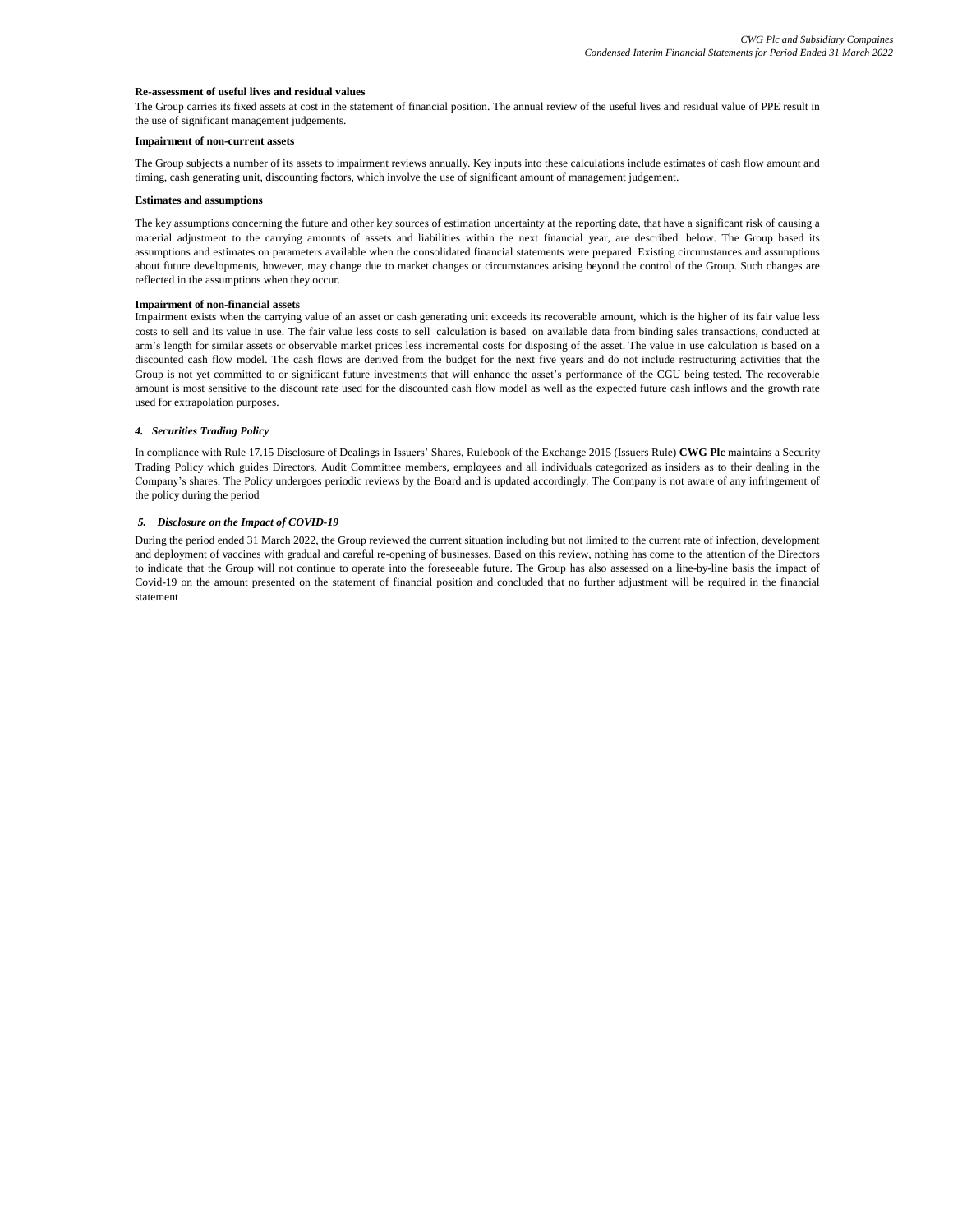# **Notes to the Consolidated and Separate Financial Statements For the period ended 31 March 2022**

**Group**

7a Property,Plant & Equipment

| 6i | <b>Revenue</b>                                |            | <b>Group</b> |            | Company    |  |  |
|----|-----------------------------------------------|------------|--------------|------------|------------|--|--|
|    |                                               | March 2022 | March 2021   | March 2022 | March 2021 |  |  |
|    |                                               | N'000      | N'000        | N'000      | N'000      |  |  |
|    | Revenue from contracts with customers is made |            |              |            |            |  |  |
|    | up of:                                        |            |              |            |            |  |  |
|    | IT Infrastructure services                    | 1,319,241  | 731,816      | 844,274    | 218,557    |  |  |
|    | Communications & integrated                   | 40,817     | 933          | 40,817     | 933        |  |  |
|    | Managed & Support services                    | 1,217,978  | 1,234,917    | 1,179,500  | 1,218,453  |  |  |
|    | Software revenue                              | 200,335    | 670,243      | 1,265      | 257,781    |  |  |
|    | Platform business                             | 168,085    | 69,427       | 168,085    | 69,427     |  |  |
|    |                                               | 2,946,456  | 2,707,336    | 2,233,941  | 1,765,151  |  |  |
|    | 6ii Cost of sales                             |            |              |            |            |  |  |
|    | OEM and other cost                            | 2,158,845  | 2,077,614    | 1,642,228  | 1,297,529  |  |  |
|    |                                               | 2,158,845  | 2,077,614    | 1,642,228  | 1,297,529  |  |  |
|    | <b>6iii Administrative expense</b>            |            | Group        | Company    |            |  |  |
|    |                                               | March 2022 | March 2021   | March 2022 | March 2021 |  |  |
|    |                                               | N'000      | N'000        | N'000      | N'000      |  |  |
|    | Salaries & Wages - basic                      | 266,625    | 227,485      | 197,330    | 163,167    |  |  |
|    | Professional                                  | 25,327     | 29,636       | 22,420     | 28,995     |  |  |
|    | <b>Advertising Costs</b>                      | 11,407     | 10,562       | 8,930      | 10,590     |  |  |
|    | Medical                                       | 9,111      | 10,673       | 7,027      | 8,399      |  |  |
|    | <b>IT License Renewal/Maintenance</b>         | 8,595      | 8,060        | 8,595      | 8,082      |  |  |
|    | <b>Pension Scheme Contributions</b>           | 13,614     | 12,115       | 11,352     | 10,118     |  |  |
|    | <b>Sales Commission</b>                       | 11,179     | 15,957       | 8,858      | 16,000     |  |  |
|    | Welfare                                       | 14,365     | 9,906        | 14,015     | 10,433     |  |  |
|    | <b>Bank Charges</b>                           | 7,449      | 6,993        | 3,662      | 4,065      |  |  |
|    | <b>Bandwidth Subscription for Internet</b>    | 7,248      | 8,902        | 6,856      | 8,694      |  |  |
|    | Education & Training                          | 2,928      | 2,845        | 2,673      | 2,026      |  |  |
|    | <b>Audit Fees</b>                             | 8,356      | 7,359        | 3,500      | 3,500      |  |  |
|    | Insurance                                     | 4,620      | 5,841        | 3,700      | 5,552      |  |  |
|    | <b>ITF &amp; NSITF</b>                        | 3,692      | 4,642        | 3,692      | 4,654      |  |  |
|    | Transport & Travelling Local                  | 5,998      | 5,274        | 2,857      | 2,927      |  |  |
|    | Office Supplies & General Expense             | 6,424      | 1,834        | 909        | 570        |  |  |
|    | Diesel & Oil                                  | 8,866      | 2,089        | 8,834      | 2,065      |  |  |
|    | <b>Directors' Sitting Allowance</b>           | 2,638      | 2,119        | 2,638      | 2,125      |  |  |
|    | Net Exchange Differences                      | $-9,307$   | $-1,211$     | $-9,307$   | $-3,034$   |  |  |
|    | Other Admin Expenses                          | 155,181    | 78,425       | 131,475    | 65,251     |  |  |
|    |                                               | 564,316    | 449,506      | 440,016    | 354,180    |  |  |

|                           | Land                     | <b>Building</b> | Plant &<br>Machinery | Furniture<br>& Fittings | Office<br>equipment |                |        | Loose Tools Motor Vehicle Communication<br>Equipment | <b>ATM</b> | Total          |
|---------------------------|--------------------------|-----------------|----------------------|-------------------------|---------------------|----------------|--------|------------------------------------------------------|------------|----------------|
| Cost                      |                          |                 |                      |                         |                     |                |        |                                                      |            |                |
| At 1 January 2022         | 111,395                  | 176,973         | 100,630              | 107,406                 | 215,882             | 825            | 77,808 | 1,326,440                                            | 14,949     | 2,132,308      |
| <b>Additions</b>          |                          |                 | 3,058                | 109                     | 19,641              |                | 9,302  | 1,025                                                |            | 33,135         |
| Disposal                  |                          |                 | 2,110                |                         |                     |                |        |                                                      |            | 2,110          |
| Transfer                  |                          |                 |                      |                         |                     |                |        |                                                      |            |                |
| Exchange variation        |                          |                 |                      |                         |                     |                |        |                                                      |            |                |
| <b>At 31 March 2022</b>   | 111,395                  | 176,973         | 101,578              | 107,515                 | 235,523             | 825            | 87,110 | 1,327,465                                            | 14,949     | 2,163,333      |
| <b>Depreciation</b>       |                          |                 |                      |                         |                     |                |        |                                                      |            |                |
| At 1 January 2022         | $\blacksquare$           | 80,417          | 79,985               | 94,445                  | 161,602             |                | 63,277 | 1,188,340                                            | 12,343     | 1,680,409      |
| Charge for the year       |                          | 1,254           | 1,511                | 1,848                   | 8,633               | 20             | 1,562  | 16,080                                               | 351        | 31,260         |
| Disposal                  |                          |                 | 2,109                |                         |                     |                |        |                                                      |            | $-2,109$       |
| Transfer                  |                          |                 |                      |                         |                     |                |        |                                                      |            |                |
| At 31 March 2022          | $\blacksquare$           | 81,671          | 79,387               | 96,293                  | 170,235             | 20             | 64,839 | 1,204,420                                            | 12,694     | 1,709,560      |
| Net book value            |                          |                 |                      |                         |                     |                |        |                                                      |            |                |
| <b>At 31 March 2022</b>   | 111,395                  | 95,302          | 22,191               | 11,222                  | 65,288              | 805            | 22,271 | 123,045                                              | 2,255      | 453,773        |
| At 31 December 2021       | 111,395                  | 96,556          | 20,645               | 12,961                  | 54,280              | 825            | 14,531 | 138,100                                              | 2,606      | 451,899        |
| Company<br>7 <sub>b</sub> |                          |                 |                      |                         |                     |                |        |                                                      |            |                |
|                           | Land                     | <b>Building</b> | Plant &<br>Machinery | Furniture<br>& Fittings | Office<br>equipment |                |        | Loose Tools Motor Vehicle Communication<br>Equipment | <b>ATM</b> | Total          |
| <b>Cost</b>               |                          |                 |                      |                         |                     |                |        |                                                      |            |                |
| At 1 January 2022         | 111,395                  | 176,973         | 96,693               | 88,271                  | 179,665             |                | 54,902 | 1,303,715                                            | 14,949     | 2,026,563      |
| <b>Additions</b>          |                          |                 | 3,058                |                         | 19,641              |                |        | 1,025                                                |            | 23,724         |
| Disposal                  |                          |                 | 2,110                |                         |                     |                |        |                                                      |            | $-2,110$       |
| Transfer                  |                          |                 |                      |                         |                     |                |        |                                                      |            | $\overline{0}$ |
| <b>At 31 March 2022</b>   | 111,395                  | 176,973         | 97,641               | 88,271                  | 199,306             |                | 54,902 | 1,304,740                                            | 14,949     | 2,048,177      |
| <b>Depreciation</b>       |                          |                 |                      |                         |                     |                |        |                                                      |            |                |
| At 1 January 2022         | $\overline{\phantom{a}}$ | 80,417          | 76,315               | 75,671                  | 129,743             |                | 41,278 | 1,165,136                                            | 12,343     | 1,580,902      |
| Charge for the year       |                          | 1,254           | 1,511                | 1,824                   | 8,117               |                | 1,192  | 16,080                                               | 351        | 30,330         |
| Disposal                  |                          |                 | 2,109                |                         |                     |                |        |                                                      |            | 2,109          |
| Transfer                  |                          |                 |                      |                         |                     |                |        |                                                      |            |                |
| <b>At 31 March 2022</b>   | $\blacksquare$           | 81,671          | 75,717               | 77,495                  | 137,860             | $\blacksquare$ | 42,471 | 1,181,216                                            | 12,694     | 1,609,123      |
| Net book value            |                          |                 |                      |                         |                     |                |        |                                                      |            |                |
| At 31 March 2022          | 111,395                  | 95,302          | 21,924               | 10,776                  | 61,446              |                | 12,431 | 123,524                                              | 2,255      | 439,053        |
| At 31 December 2021       | 111,395                  | 96,556          | 20,378               | 12,600                  | 49,922              |                | 13,624 | 138,579                                              | 2,606      | 445,661        |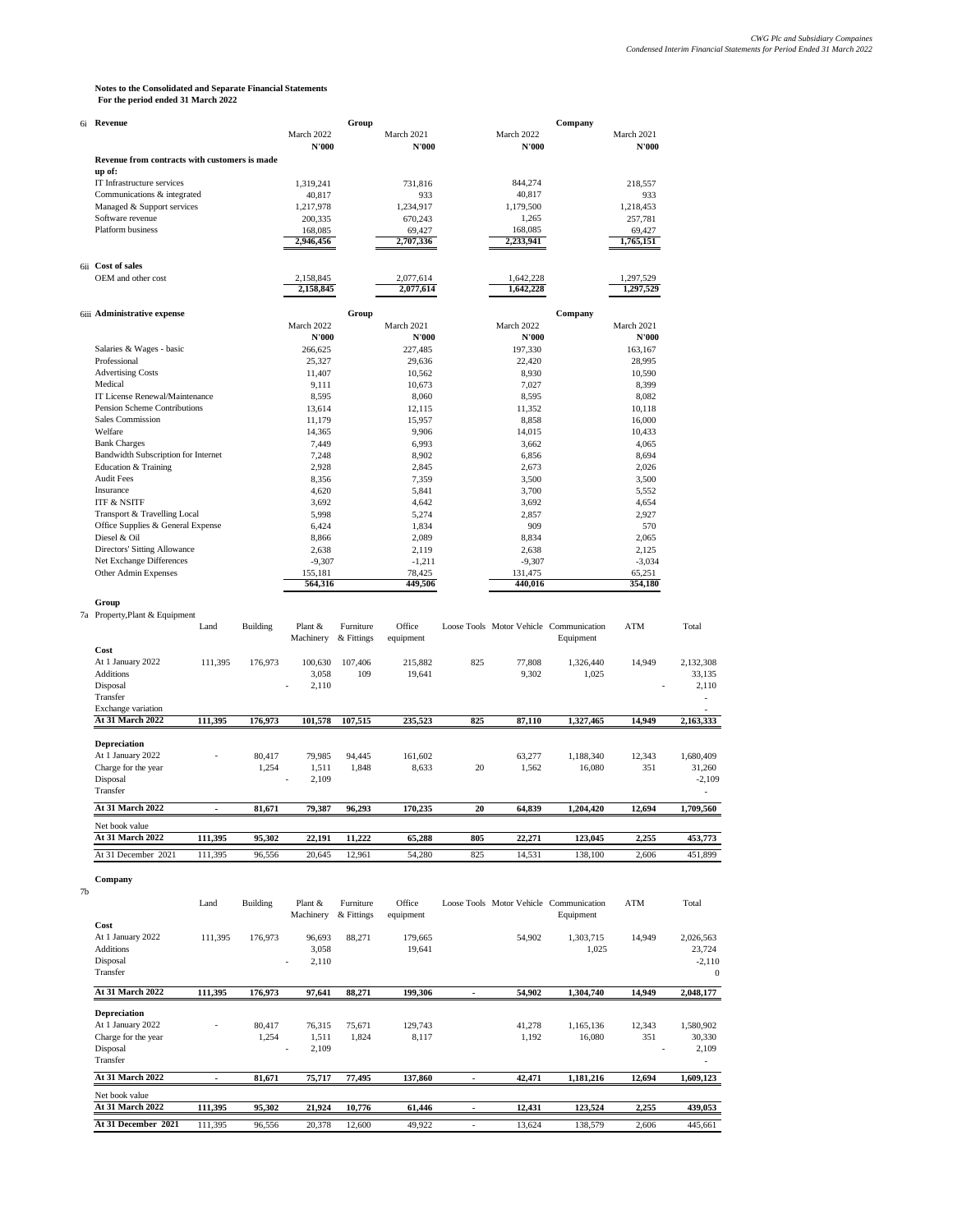|   |                                             |                | Group |                |                | Company |                |
|---|---------------------------------------------|----------------|-------|----------------|----------------|---------|----------------|
|   |                                             | March 2022     |       | December 2021  | March 2022     |         | December 2021  |
| 8 | <b>Right of use asset</b>                   | <b>NGN'000</b> |       | <b>NGN'000</b> | <b>NGN'000</b> |         | <b>NGN'000</b> |
|   | At 1 January                                | 318,338        |       | 237,969        | 267,006        |         | 214,663        |
|   | Transfer from property, plant and equipment |                |       |                |                |         |                |
|   | <b>Additions</b>                            |                |       | 80,369         |                |         | 52,343         |
|   | Disposal                                    |                |       |                |                |         |                |
|   |                                             | 318,338        |       | 318,338        | 267,006        |         | 267,006        |
|   |                                             |                |       |                |                |         |                |
|   |                                             |                | Group |                |                | Company |                |
|   |                                             | March 2022     |       | December 2021  | March 2022     |         | December 2021  |
|   |                                             | <b>NGN'000</b> |       | NGN,000        | <b>NGN'000</b> |         | <b>NGN,000</b> |
|   | At 1 January                                | 229,085        |       | 165,342        | 198,014        |         | 147,707        |
|   | Transfer from property, plant and equipment |                |       | 63,743         |                |         |                |
|   | Charge for the year                         | 17,927         |       |                | 12,594         |         | 50,307         |
|   | Disposal                                    |                |       |                |                |         |                |
|   |                                             | 247,012        |       | 229,085        | 210,608        |         | 198,014        |
|   | Net Book Value                              | 71,326         |       | 89,253         | 56,398         |         | 68,992         |
|   |                                             |                | Group |                |                | Company |                |
| 9 | <b>Intangibles</b>                          | March 2022     |       | December 2021  | March 2022     |         | December 2021  |
|   | Cost                                        | <b>NGN'000</b> |       | NGN,000        | <b>NGN'000</b> |         | NGN,000        |
|   | At 1 January                                | 597,370        |       | 594,703        | 597,370        |         | 594,703        |
|   | <b>Additions</b>                            | $\theta$       |       | 2,667          |                |         | 2,667.00       |
|   |                                             | 597,370        |       | 597,370        | 597,370        |         | 597,370        |
|   | Amortisation                                |                |       |                |                |         |                |
|   | At 1 January                                | 514,735        |       | 438,630        | 514,735        |         | 438,630        |
|   | Charge for the year                         | 19,030         |       | 76,105         | 19,030         |         | 76,105         |
|   |                                             | 533,765        |       | 514,735        | 533,765        |         | 514,735        |
|   | Net Book Value                              | 63,605         |       | 82,635         | 63,605         |         | 82,635         |
|   |                                             |                |       |                |                |         |                |
|   |                                             |                | Group |                |                | Company |                |
|   |                                             | March 2022     |       | December 2021  | March 2022     |         | December 2021  |
|   | 10 Inventories                              | <b>NGN'000</b> |       | <b>NGN'000</b> | <b>NGN'000</b> |         | <b>NGN'000</b> |
|   | <b>Stocks</b>                               | 313,118        |       | 361,084        | 313,118        |         | 361,084        |

| <b>WIP</b>                         | 260,992        | 223,158        | 260,992        | 150,653        |
|------------------------------------|----------------|----------------|----------------|----------------|
|                                    | 574,110        | 584,242        | 574,110        | 511,737        |
|                                    |                | Group          |                | Company        |
|                                    | March 2022     | December 2021  | March 2022     | December 2021  |
| Trade and other Receivables<br>11. | <b>NGN'000</b> | <b>NGN'000</b> | <b>NGN'000</b> | <b>NGN'000</b> |
| Trade debtors                      | 1,028,908      | 1,085,604      | 405,117        | 165,198        |
| Witholding tax recoverable         | 4,219,467      | 4,221,142      | 4, 141, 815    | 4,064,737      |
| VAT recoverable                    | 45,913         |                |                |                |
| Other debtors                      | 234,699        |                | 159,670        | 228,689        |
| Accrued income                     | 1,789,067      | 797,736        | 1,778,034      | 797,098        |
|                                    | 7,318,054      | 6,104,482      | 6,484,637      | 5,255,722      |

|                       |                                                                                                                       |                | Group          | Company        |                |
|-----------------------|-----------------------------------------------------------------------------------------------------------------------|----------------|----------------|----------------|----------------|
|                       |                                                                                                                       | March 2022     | December 2021  | March 2022     | December 2021  |
|                       | 12 Prepayment                                                                                                         | <b>NGN'000</b> | <b>NGN'000</b> | <b>NGN'000</b> | <b>NGN'000</b> |
|                       | Project cost                                                                                                          | 895,584        | 51,443         | 895,584        | 51,443         |
|                       | Staff advance                                                                                                         | 22,522         | 9,858          | 22,522         | 10,050         |
|                       | Other prepaymnet                                                                                                      | 82,643         | 103,403        | 71,592         | 72,766         |
|                       |                                                                                                                       | 1,000,749      | 164,704        | 989,699        | 134,259        |
|                       | Other prepayments are mainly attributable to short term leases, insurance and other prepaid charges during the Period |                |                |                |                |
|                       |                                                                                                                       |                | Group          | Company        |                |
|                       |                                                                                                                       | March 2022     | December 2021  | March 2022     | December 2021  |
|                       | 13 Cash and Cash equivalent                                                                                           | <b>NGN'000</b> | <b>NGN'000</b> | <b>NGN'000</b> | <b>NGN'000</b> |
|                       | Cash in hand                                                                                                          | 1,409          | 1,224          | 908            | 693            |
|                       | Cash at bank                                                                                                          | 650,377        | 874,367        | 408,218        | 737,258        |
|                       | Short term deposit                                                                                                    | 170,539        | 34,286         | 170,539        | 34,286         |
|                       | Restricted cash                                                                                                       | 10,504         | 6,940          | 10,504         | 6,940          |
|                       |                                                                                                                       | 832,829        | 916,817        | 590,169        | 779,177        |
|                       | Restricted cash                                                                                                       | (10,504)       | (6,940)        | (10,504)       | (6,940)        |
|                       | <b>Bank</b> overdraft                                                                                                 | (198, 317)     |                | (198, 317)     |                |
|                       |                                                                                                                       | 624,007        | 909,877        | 381,348        | 772,237        |
|                       |                                                                                                                       |                |                |                |                |
|                       |                                                                                                                       |                | Group          | Company        |                |
|                       |                                                                                                                       | March 2022     | December 2021  | March 2022     | December 2021  |
|                       |                                                                                                                       | <b>NGN'000</b> | <b>NGN'000</b> | <b>NGN'000</b> | <b>NGN'000</b> |
|                       | 14a Share Capital                                                                                                     |                |                |                |                |
|                       | Issued and Fully Paid                                                                                                 |                |                |                |                |
|                       | 2,524,826,359 Ordinary shares of 50k each                                                                             | 1,262,413      | 1,262,413      | 1,262,413      | 1,262,413      |
|                       |                                                                                                                       |                |                |                |                |
| 14b Retained earnings |                                                                                                                       |                | Group          | Company        |                |
|                       |                                                                                                                       | March 2022     | December 2021  | March 2022     | December 2021  |
|                       |                                                                                                                       | <b>NGN'000</b> | <b>NGN'000</b> | <b>NGN'000</b> | <b>NGN'000</b> |
|                       | At 1 January                                                                                                          | (153, 194)     | (2,455,582)    | (326, 014)     | (2,498,513)    |
|                       | Utilized during the year                                                                                              |                | 1,852,748      |                | 1,852,748      |
|                       | Profit or Loss for the year                                                                                           | 133,325        | 449,640        | 73,592         | 319,751        |
|                       | At 31 December                                                                                                        | (19, 869)      | (153, 194)     | (252, 422)     | (326, 014)     |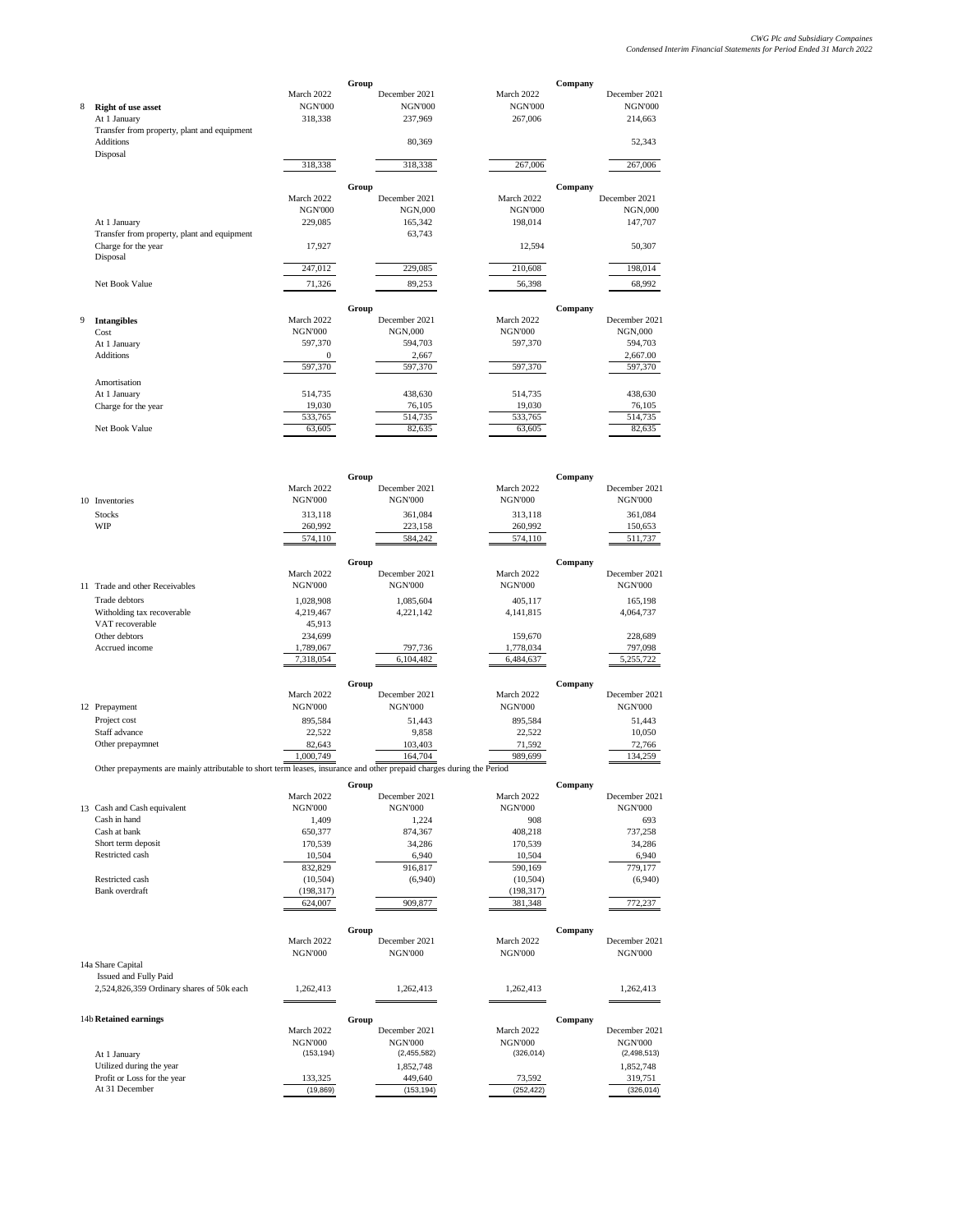|    |                                       |                | Group          |                | Company        |
|----|---------------------------------------|----------------|----------------|----------------|----------------|
|    |                                       | March 2022     | December 2021  | March 2022     | December 2021  |
|    | 15 Trade and other Payables           | <b>NGN'000</b> | <b>NGN'000</b> | <b>NGN'000</b> | <b>NGN'000</b> |
|    | <b>Trade Creditors</b>                | 2,341,902      | 2,571,154      | 1,984,663      | 2,024,061      |
|    | Other payables                        | 3,150,234      | 2,971,789      | 2,907,485      | 2,935,196      |
|    | Accruals                              | 2,428,093      | 1,224,386      | 2,358,589      | 1,188,518      |
|    |                                       | 7,920,229      | 6,767,329      | 7,250,738      | 6, 147, 775    |
|    |                                       |                | Group          |                | <b>Company</b> |
|    |                                       | March 2022     | December 2021  | March 2022     | December 2021  |
|    | <b>Other payables</b>                 | <b>NGN'000</b> | <b>NGN'000</b> | <b>NGN'000</b> | <b>NGN'000</b> |
|    | <b>VAT</b>                            | 2,788,620      | 2,577,591      | 2,560,557      | 2,504,823      |
|    | <b>WHT</b>                            | 314,111        | 312,301        | 313,851        | 327,126        |
|    | Unclaimed dividend                    | 6,927          | 6,840          | 6,927          | 6,840          |
|    | Sundry creditors                      | 40,576         | 75,057         | 26,150         | 96,407         |
|    |                                       | 3,150,234      | 2,971,789      | 2,907,485      | 2,935,196      |
|    |                                       |                | Group          |                | Company        |
|    |                                       | March 2022     | December 2021  | March 2022     | December 2021  |
|    | 16 LEASE                              | <b>NGN'000</b> | <b>NGN'000</b> | <b>NGN'000</b> | <b>NGN'000</b> |
|    | As at 1 January                       | 74,481         | 53,082         | 45,193         | 47,736         |
|    | Addition                              |                | 22,803         |                | 22,803         |
|    | <b>Accretion of Interest</b>          | 3,038          | $-4,714$       | 3,038          | $-4,714$       |
|    | Repayment-Principal                   | (8,941)        | (12,000)       | (8,941)        | (12,000)       |
|    | Repayment- Interest                   | (3,038)        | (8,632)        | (3,038)        | (8,632)        |
|    | Exchange diff                         | $\theta$       | 23,942         |                |                |
|    |                                       | 65,540         | 74,481         | 36,252         | 45,193         |
|    | <b>Current Portion</b>                | 45,430         | 54,371         | 16,142         | 25,083         |
|    | Non Current Portion                   | 20,110         | 20,110         | 20,110         | 20,110         |
|    |                                       |                | Group          | Company        |                |
|    |                                       | March 2022     | December 2021  | March 2022     | December 2021  |
| 17 | Short term loans and borrowing        | <b>NGN'000</b> | <b>NGN'000</b> | <b>NGN'000</b> | <b>NGN'000</b> |
|    | Interest-bearing loans and borrowings | 512,000        | 151,370        | 512,000        | 85,747         |
|    | Bank overdraft                        | 198,317        |                | 198,317        |                |
|    |                                       | 710,317        | 151,370        | 710,317        | 85,747         |

|                                    |                              | Group                              | Company                      |                                    |  |
|------------------------------------|------------------------------|------------------------------------|------------------------------|------------------------------------|--|
| 18 Consolidated income tax payable | March 2022<br><b>NGN'000</b> | December 2021<br><b>NGN'000</b>    | March 2022<br><b>NGN'000</b> | December 2021<br><b>NGN'000</b>    |  |
| As at 1 January                    | 179,372                      | 130,851                            | 175,699                      | 124,821                            |  |
| charge for the period              | 14,732                       | 166,786                            | 11,170                       | 101,141                            |  |
| Payment during the period          |                              | (96, 534)                          |                              | (28, 532)                          |  |
| exchange diff                      | $\overline{\phantom{a}}$     | $\overline{\phantom{0}}$           | $\overline{\phantom{0}}$     |                                    |  |
|                                    |                              | $\sim$ $\sim$ $\sim$ $\sim$ $\sim$ |                              | $\sim$ $\sim$ $\sim$ $\sim$ $\sim$ |  |

| $\cdots$<br><b>WHT</b><br>Note utilised<br>10A11 |                     | $\sqrt{2}$ $\sqrt{2}$<br>$\sim$    |             |      |
|--------------------------------------------------|---------------------|------------------------------------|-------------|------|
| of the<br><b>Period</b><br>end<br>AS.            | 104<br>1 Q $\Delta$ | $\sqrt{2}$<br>$\sim$ $\sim$<br>,,, | -86<br>.869 | .69c |